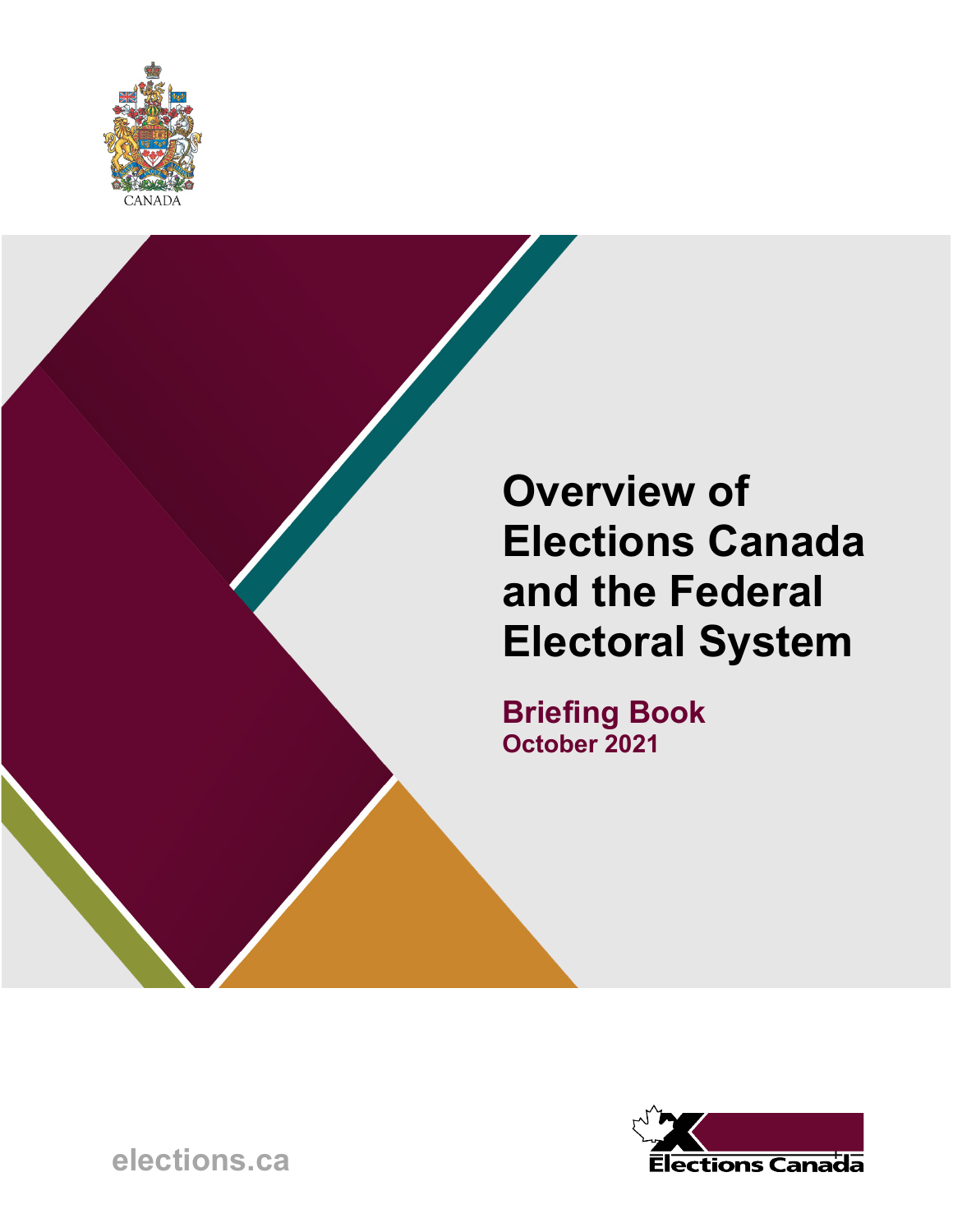# **Table of Contents**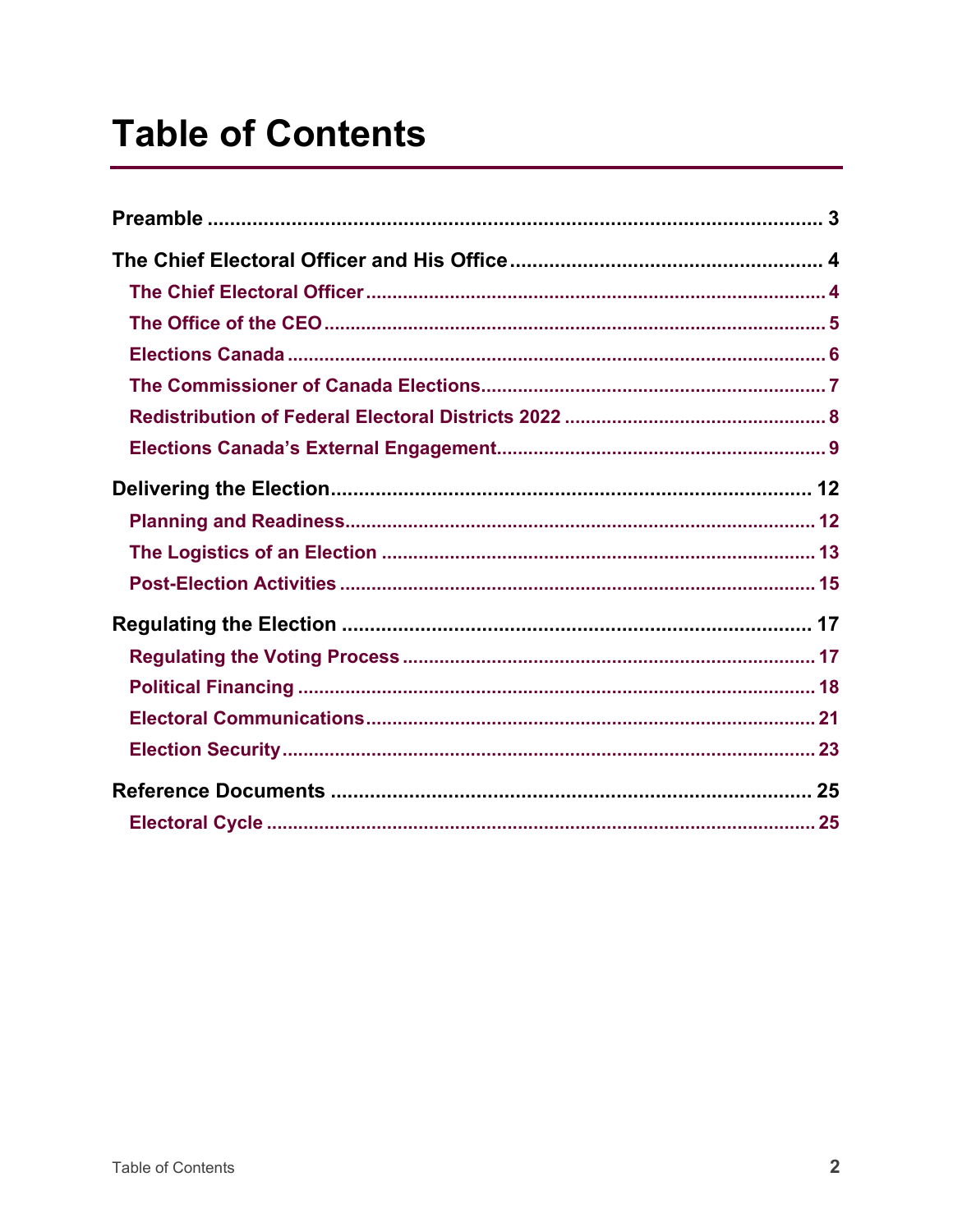# <span id="page-2-0"></span>**Preamble**

This briefing book is intended to provide the Minister responsible for the *Canada Elections Act* with an overview of the role and responsibilities of the Office of the Chief Electoral Officer and how it delivers and regulates federal elections. In the coming months, the Chief Electoral Officer will prepare a report to Parliament on the administration of the 2021 federal election, which will be followed by a second report on recommended changes to the Act.

While the briefing book outlines the role of the Commissioner of Canada Elections, its main focus is the mandate of Elections Canada, the name under which the Office of the Chief Electoral Officer carries out its responsibilities with respect to electoral administration and political financing oversight.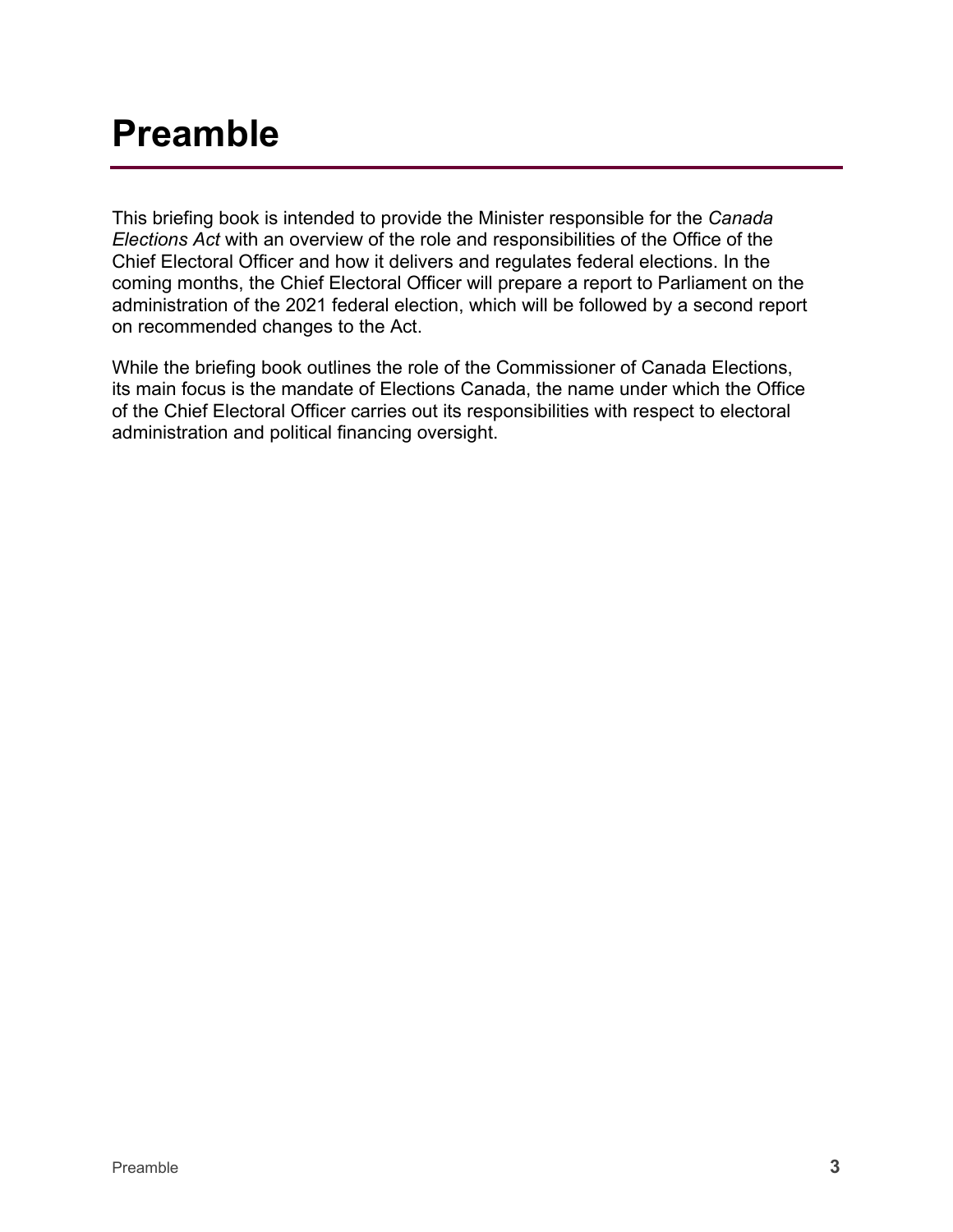# <span id="page-3-0"></span>**The Chief Electoral Officer and His Office**

## <span id="page-3-1"></span>**The Chief Electoral Officer**

The Chief Electoral Officer (CEO) of Canada is an agent of Parliament who is directly responsible to that institution and independent from the government of the day. This independence flows from a range of provisions in the *Canada Elections Act* (CEA), notably those related to tenure of the position and the specific process for removal of the incumbent, accountability mechanisms and financial independence.

The current CEO, Stéphane Perrault, was appointed on June 8, 2018. The CEO is appointed by resolution of the House of Commons.

The CEO serves a 10-year term and may be removed only for cause by the Governor General on joint address of the Senate and House of Commons.

The CEO reports to Parliament on the administration of a general election, by-election or referendum and on planned spending and expenditures. The CEO also makes recommendations to Parliament on legislative changes that he considers beneficial. The CEO communicates with the government through the designated Minister responsible for the *Canada Elections Act* (CEA), previously the President of the Queen's Privy Council for Canada and Minister of Intergovernmental Affairs.

The CEO appears regularly before the House committee responsible for electoral matters—namely, the Standing Committee on Procedure and House Affairs in the House of Commons. The CEO also appears from time to time before the Standing Committee on Legal and Constitutional Affairs in the Senate and any other committee upon request.

The CEO also provides technical advice to committees, upon request, on legislation and any other issue a committee is studying.

The other agents of Parliament perform primarily a "watchdog" function in overseeing the actions of the government of the day. The CEO is unique among them in that the mandate of Elections Canada includes a significant operational aspect—managing the delivery of federal elections, by-elections and referendums, and monitoring political entities rather than the government.

In recent years, the CEO and the other agents of Parliament have worked together to develop a common approach on various matters that impact their independence, such as government policies.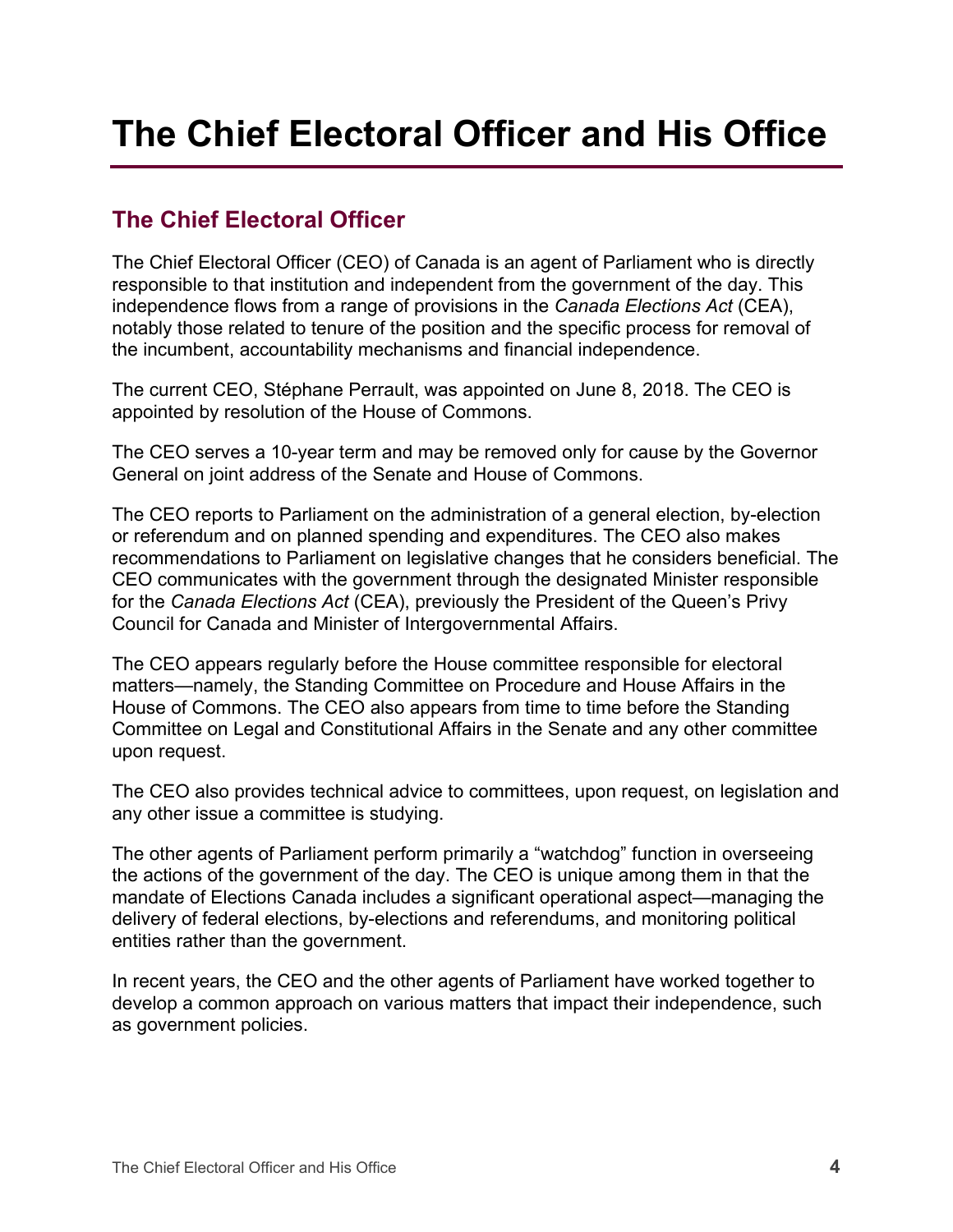## <span id="page-4-0"></span>**The Office of the CEO**

The Office of the CEO is composed of two entities: 1) Elections Canada, the name under which the Office carries out its responsibilities with respect to electoral administration and political financing oversight, and 2) the Commissioner of Canada Elections and staff, who carry out compliance and enforcement activities independently of the CEO and Elections Canada.

The CEO is accountable to Parliament for the operations of the Office of the CEO.

#### **Funding and accountability**

The Office of the CEO is funded by and operates under two separate budget authorities.

The first is an annual parliamentary appropriation that covers the salaries for permanent positions. This appropriation can be increased only with the approval of the Treasury Board.

The second budget authority is a statutory authority that draws directly from the Consolidated Revenue Fund. This authority funds all expenditures other than the salaries for permanent positions and is not subject to annual parliamentary approval. The statutory authority serves to recognize the independence of the Office of the CEO from the government. It also ensures that the Office of the CEO has access to the funds required for electoral events, which may occur at any time.

The Commissioner of Canada Elections also has a separate statutory authority, but salaries for the Commissioner's permanent staff are funded under the Office of the CEO's annual parliamentary appropriation.

The Office of the CEO is subject to all federal laws of general application, including the *Access to Information Act*, the *Official Languages Act*, the *Public Service Employment Act*, the *Privacy Act* and the *Financial Administration Act*. Like any other government department or agency, the Office of the CEO participates in the Estimates process. This includes submitting Main Estimates, the Departmental Plan, the Departmental Results Report and the Quarterly Financial Reports.

In addition, the financial statements of the Office of the CEO are subject to annual audits by the Office of the Auditor General. The agency is also subject to the reporting requirements of the Receiver General, including those related to the Public Accounts.

However, because of the Office of the CEO's independence from the government and its statutory mandate, the CEO is exempted from a number of Treasury Board policies and directives. Other policies apply to the CEO, but in a manner that does not impede their independence or ability to carry out their mandate.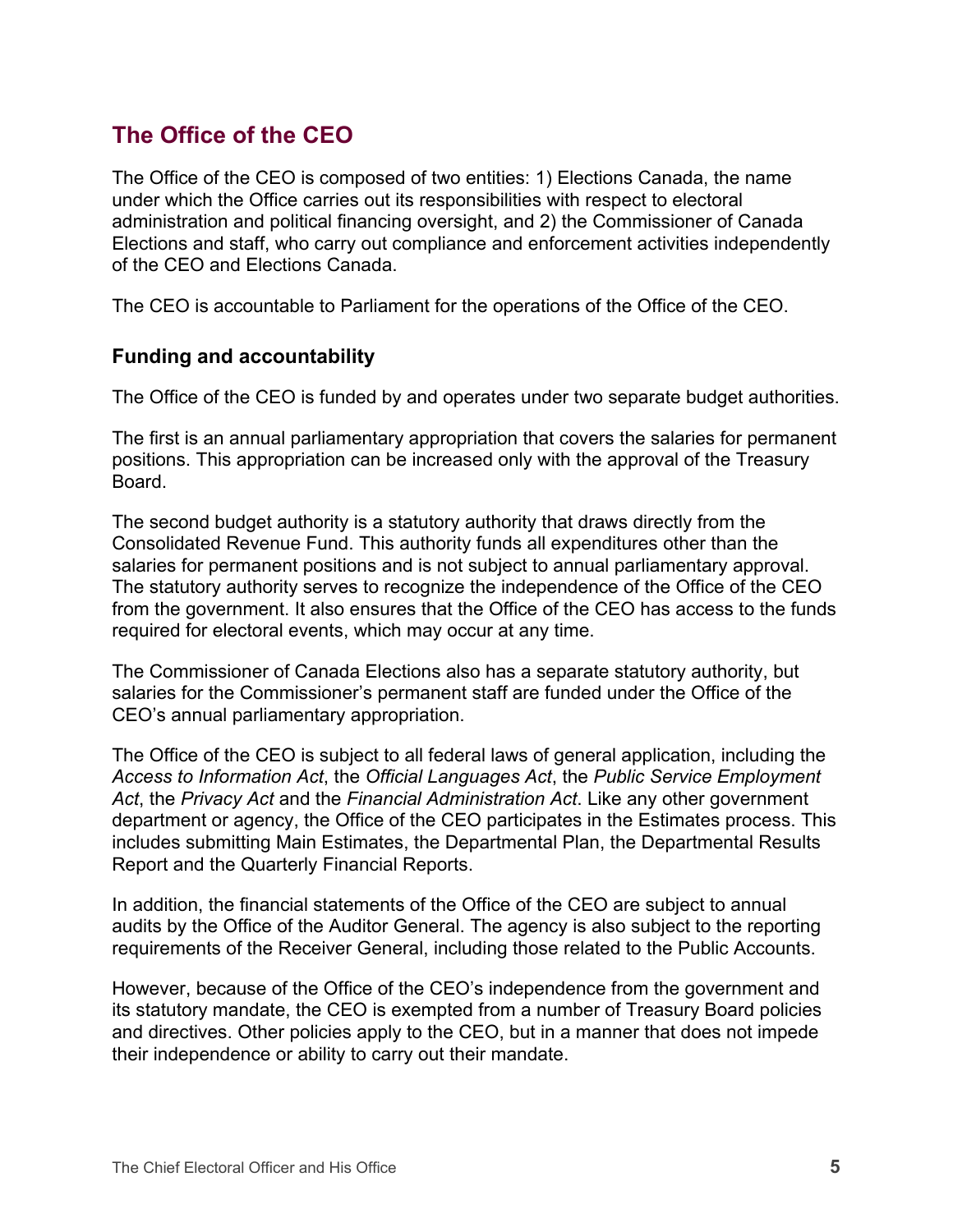#### **Size and governance**

The Office of the CEO normally includes some 650 employees (600 at Elections Canada and 50 at Office of the Commissioner of Canada Elections) working in the National Capital Region. This number rises to approximately 1,600 in the lead-up to and following a general election.

For each of the 338 electoral districts, the CEO appoints a returning officer on the basis of merit for a renewable term of 10 years. The CEO also appoints and trains 32 field liaison officers to assist the returning officers. Returning officers are responsible for administering elections within their respective electoral district. They are also responsible for filling more than 215,000 election officer positions for advance and ordinary polls. To fill these positions, returning officers may appoint half of the officers needed to deliver the election at the beginning of the election period. For the remaining half, they must consider names provided by candidates of the registered political parties.

The CEO also appoints the Broadcasting Arbitrator after consulting with the registered political parties. This person is responsible for allocating paid and free broadcasting time to the political parties and resolving disputes about the purchase of advertising time during an election. The current Broadcasting Arbitrator is Y. Monica Song.

### <span id="page-5-0"></span>**Elections Canada**

Elections Canada's duties cover matters relating to both electoral operations and regulatory compliance.

### **Electoral operations**

- Administering federal electoral legislation, namely the *Canada Elections Act* (CEA) and the *Referendum Act*.
- Exercising general direction and supervision over the conduct of elections and referendums
- Maintaining the National Register of Electors and the Register of Future Electors
- Ensuring that all election officers act with fairness, impartiality and in compliance with the CEA
- Issuing to election officers the instructions that the CEO considers necessary for the administration of the CEA
- Adapting any provision of the CEA if the CEO considers that an emergency, an unusual or unforeseen circumstance or an error makes an adaptation necessary, for the sole purpose of enabling electors to exercise their right to vote or enabling the counting of votes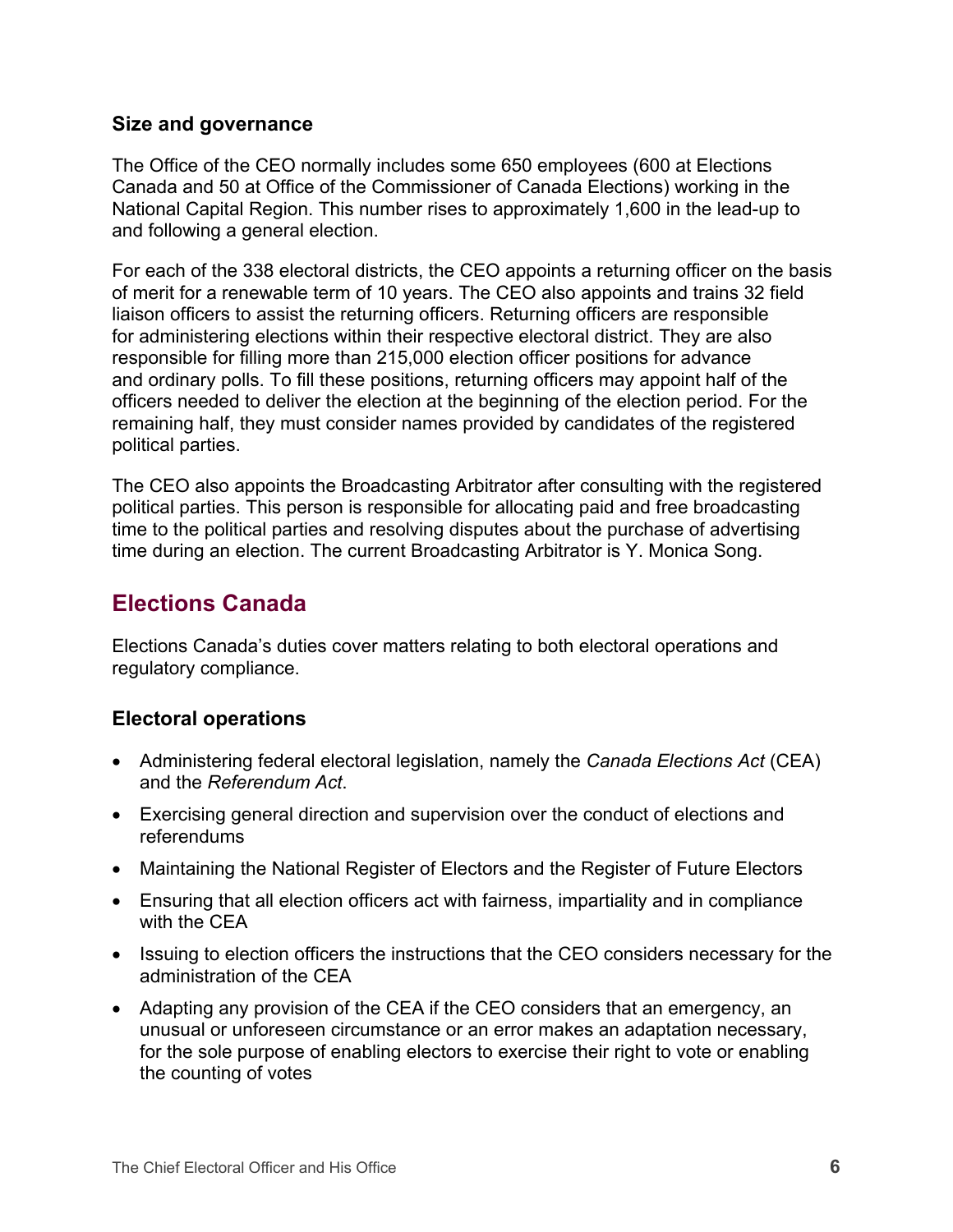- Implementing public education and information programs to inform the general public about the electoral process
- Educating the public about the Canadian electoral process, the right to vote and the right to run in an election
- Carrying out studies on voting, including studies on alternative voting means, and devising and testing new voting processes for use in a future general election or by-election, subject to the approval of House of Commons and Senate committees
- Providing legal, technical, financial and administrative support to the independent commissions responsible for the periodic process of readjusting federal electoral boundaries to ensure that representation conforms to the *Electoral Boundaries Readjustment Act*

### **Regulatory compliance**

- Issuing written opinions, guidelines and interpretation notes (OGIs) on the application of the CEA to political entities
- Registering political entities, including political parties, electoral district associations, leadership contestants, nomination contestants of registered parties, as well as third parties, and providing instructions for the nomination of candidates
- Calculating the amount of election expenses limits for candidates and political parties as well as the expenses limit for nomination contestants
- Disclosing the financial returns of political entities—including candidates, political parties, electoral district associations, leadership contestants, nomination contestants of registered parties and third parties engaged in election advertising and verifying their compliance
- Reimbursing election expenses to candidates and political parties according to formulas laid out in the CEA

## <span id="page-6-0"></span>**The Commissioner of Canada Elections**

The Commissioner of Canada Elections is the independent officer responsible for ensuring that the CEA and the Referendum Act are complied with and enforced. The Commissioner is appointed by the CEO, after consultation with the Director of Public Prosecutions, for a 10-year, non-renewable term.

Yves Côté became Commissioner of Canada Elections in July 2012. Given that Mr. Côté's mandate is coming to an end in 2022, the process to appoint a new Commissioner has begun.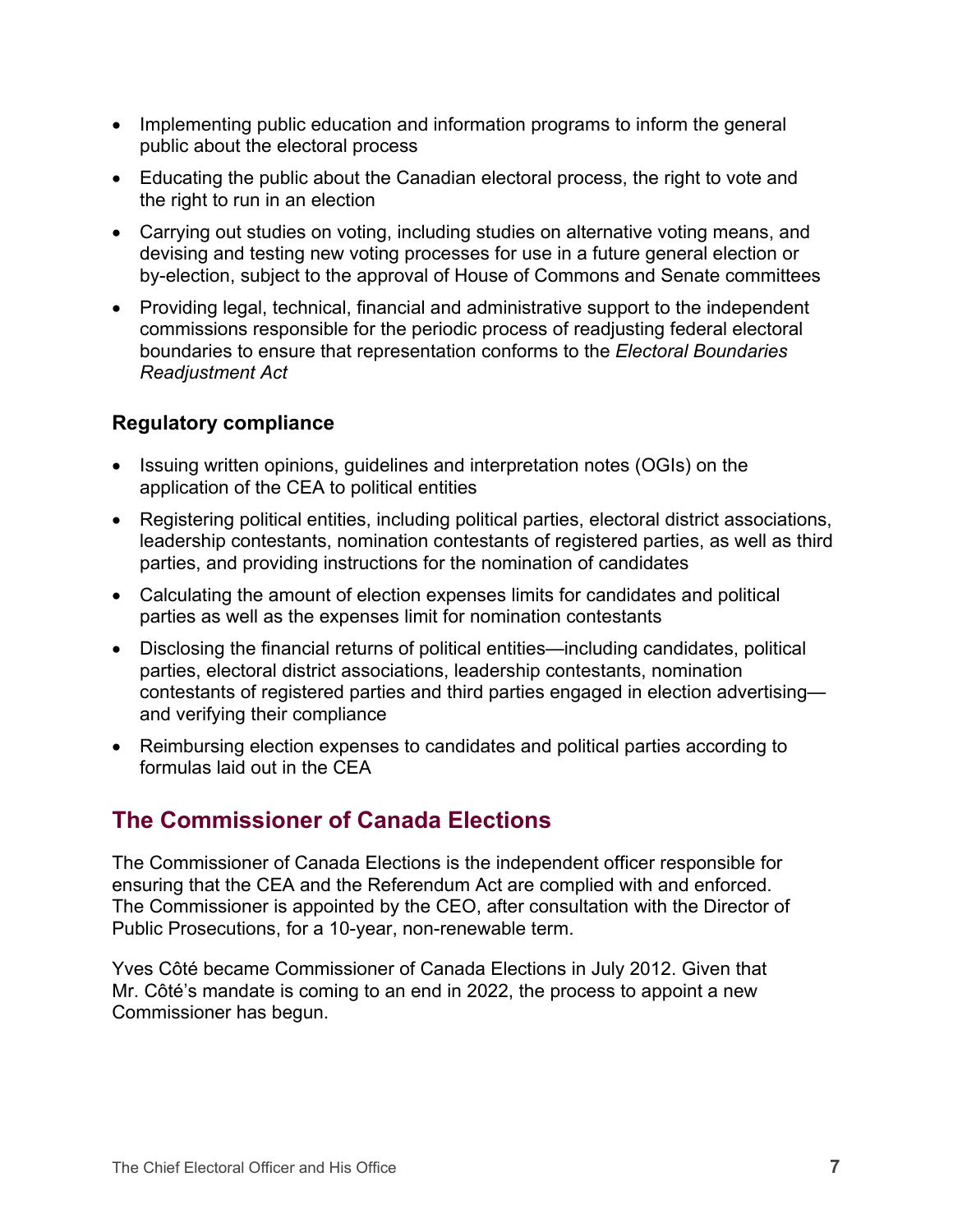In delivering his mandate, the Commissioner carries out various activities, some of which are complementary and similar in purpose to those of the CEO. These activities include:

- informing and educating political entities about the requirements of the CEA by sending them caution letters or information letters
- ensuring compliance with the CEA by quickly intervening to resolve issues (e.g. missing taglines on election or partisan advertising)
- ensuring compliance with the CEA by negotiating compliance agreements, issuing notices of violation that impose an administrative monetary penalty or accepting undertakings, and
- carrying out investigations that may lead the Commissioner to lay charges for prosecution by the Director of Public Prosecutions.

The Commissioner may launch an investigation on his own initiative or in response to a complaint or a referral made by the CEO.

The Commissioner appoints and oversees permanent and temporary staff to assist him in delivering on his compliance and enforcement mandate. The Commissioner has the status of deputy head of a department for these limited human resources purposes.

Although the Commissioner is located within the Office of the CEO, the CEA expressly states that, in the performance of his compliance and enforcement mandate, the Commissioner must act independently of the CEO. Consequently, the CEO may not interfere in the conduct of any investigation or in the decisions of the Commissioner as they relate to the exercise of the Commissioner's mandate. The CEA specifies, however, that this does not preclude the Commissioner from consulting with the CEO on any matter, if the Commissioner considers it appropriate.

## <span id="page-7-0"></span>**Redistribution of Federal Electoral Districts 2022**

The Constitution of Canada requires that the boundaries of federal electoral districts be reviewed after each decennial census to reflect changes and movements in Canada's population. The 2021 decennial census recently took place, and the redistribution process will begin in early 2022. This process is led by independent commissions working separately in each province to establish electoral boundaries. Commissions are not required for Nunavut, the Northwest Territories and Yukon since each territory is a single electoral district.

The CEO plays a number of roles in the federal redistribution process, as provided in the *Electoral Boundaries Readjustment Act* (EBRA). During the process, the CEO must:

• calculate the number of House of Commons seats allocated to each province using the population estimates supplied by Statistics Canada and the [formula set out in](https://www.elections.ca/content.aspx?section=res&dir=cir/red/form&document=index&lang=e)  [the Constitution](https://www.elections.ca/content.aspx?section=res&dir=cir/red/form&document=index&lang=e)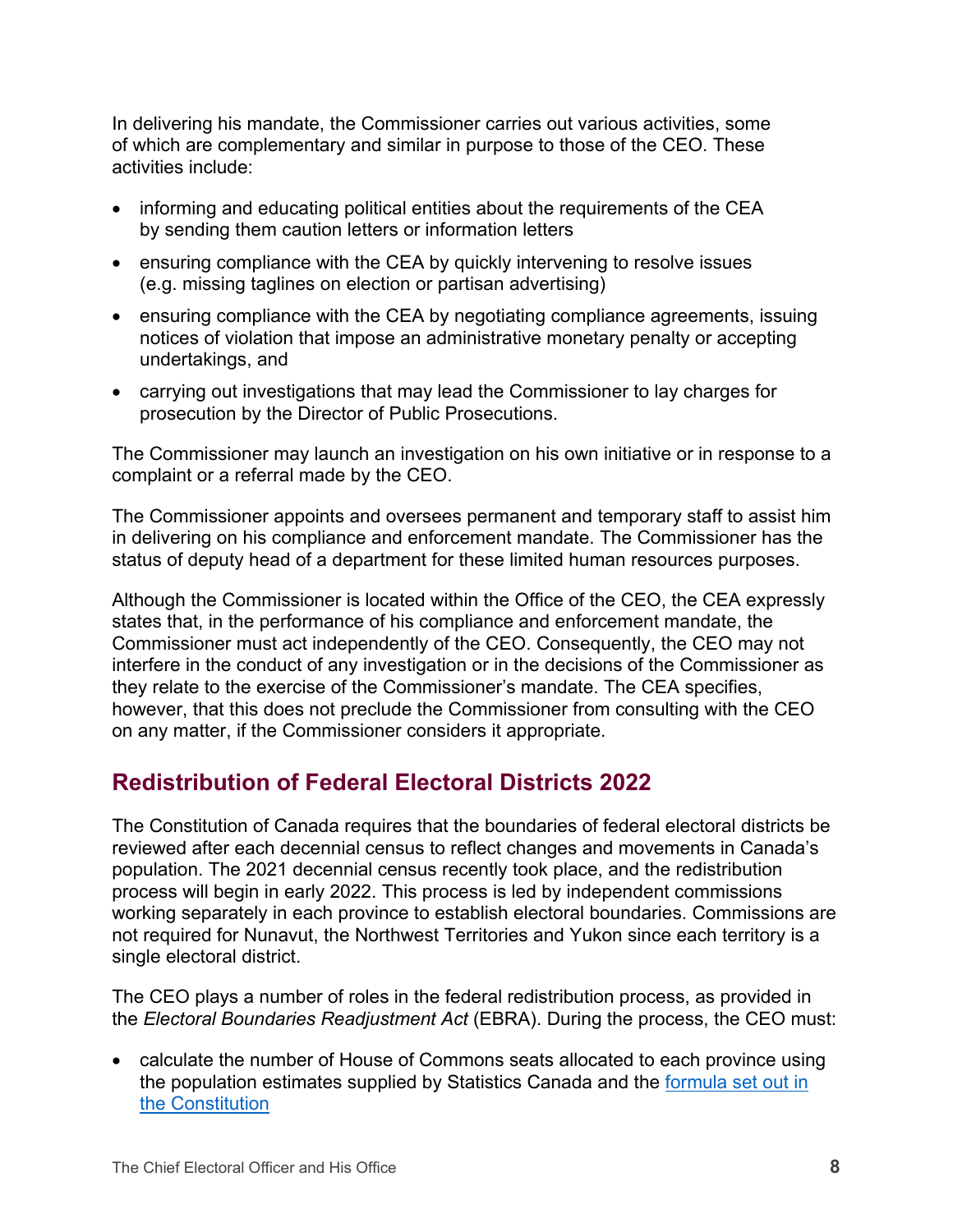- provide each commission with the census population numbers and maps showing the distribution of the population in the province
- provide administrative and technical support to the commissions (for example, help commissioners establish offices, provide mapping resources)
- prepare, in collaboration with Natural Resources Canada, paper and electronic maps of all electoral districts as described in the commissions' reports and the finalized maps once redistribution is completed
- process payment of all expenses related to the redistribution process, and
- act as a conduit between Parliament and the electoral boundaries commissions.

The CEO *does not* decide where and how House of Commons seats are distributed within the provinces. That is solely the responsibility of the electoral boundaries commissions. Upon completion of the redistribution process by all ten electoral boundaries commissions, the EBRA requires the CEO to prepare, in accordance with the recommendations contained in the commissions' reports, a draft representation order dividing each of the provinces into electoral districts and describing the boundaries of each such district.

The CEO transmits the draft representation order to the Minister. The EBRA provides that the Governor in Council shall, by proclamation issued within five days after the day on which the Minister receives the representation order from the CEO, declare the representation order to be in force. The new electoral districts become effective on the first dissolution of Parliament that occurs at least seven months after the day on which that proclamation was issued.

## <span id="page-8-0"></span>**Elections Canada's External Engagement**

In delivering its mandate, Elections Canada engages a number of stakeholders, including political entities, provincial and territorial electoral management bodies and specific groups of electors for whom access to the electoral system is a concern.

### **Advisory Committee of Political Parties**

The Advisory Committee of Political Parties (ACPP), chaired by the CEO and consisting of two representatives of each registered political party in Canada, is a forum for information, consultation and advice on federal electoral matters. Although its title and purpose were formalized in June 2014, the ACPP has been meeting regularly since it was created in 1998.

The purpose of the ACPP is to provide the CEO with advice and recommendations relating to the conduct of elections and the administration of the political financing regime. It has two main objectives: first, to foster and maintain an open dialogue and working relationship between Elections Canada and registered political parties in order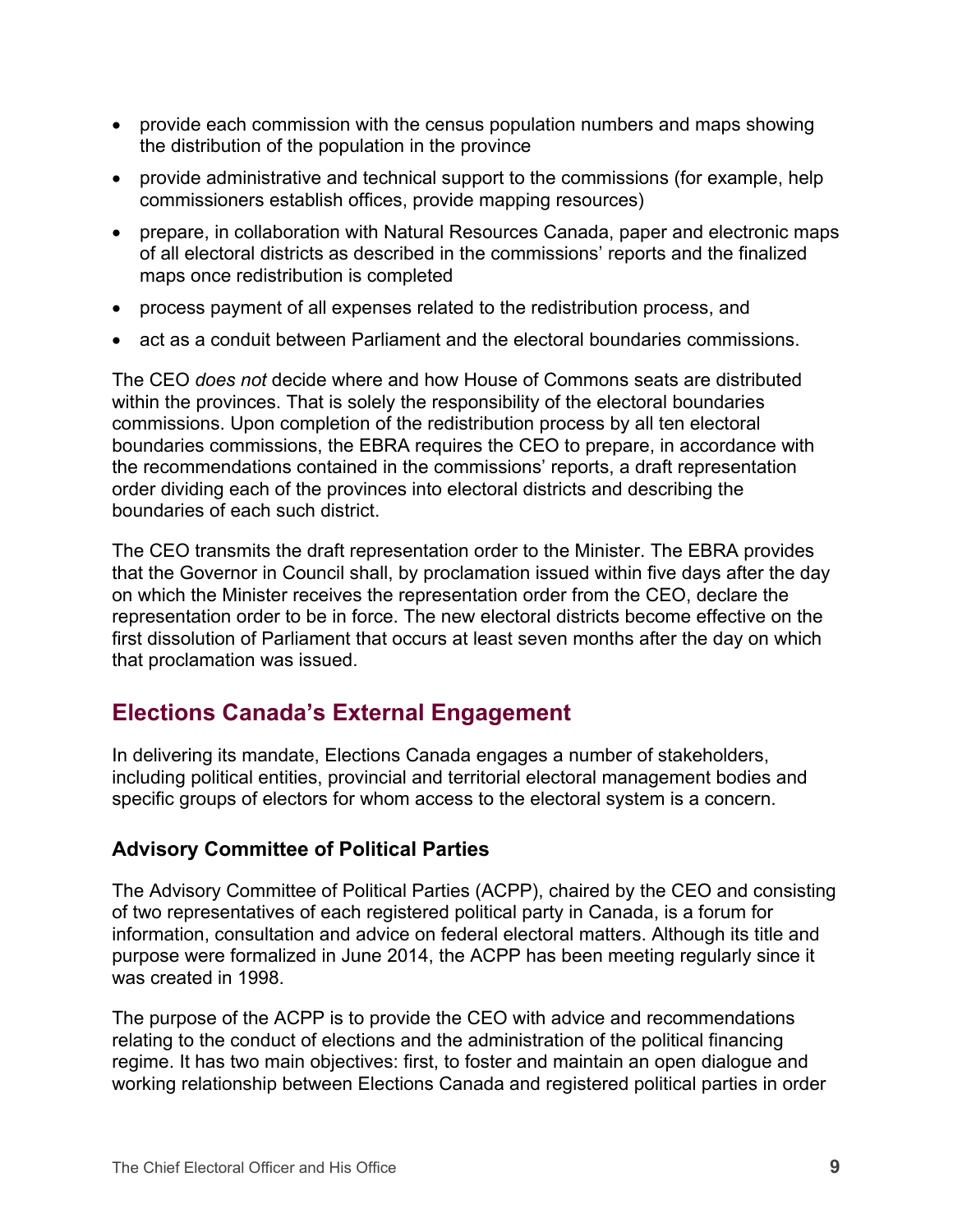to gain a better understanding of political parties' operational context, and second, to seek a collaborative approach to developing new initiatives.

The CEO meets formally with the ACPP at least once a year. Members are also consulted regularly throughout the year, through either teleconferences or workshops. A steering committee, which includes members of the ACPP, has also been established to help the agency establish priorities for written opinions, guidelines and interpretation notes (OGIs). The steering committee includes one representative from each party and meets at least once a year, usually during the ACPP's annual general meeting.

### **Advisory Group for Disability Issues**

In February 2014, Elections Canada launched an Advisory Group for Disability Issues (AGDI) to provide subject matter expertise and advice on accessibility initiatives for federal elections. The group also helped to identify the best ways to inform people with disabilities about where, when and the ways to register and vote.

AGDI members are leaders of organizations, invited as experts, and they participate in a personal capacity. They are selected based on their cross-disability and policy focus. Elections Canada chairs and serves as a secretariat for the AGDI by convening meetings and targeted consultations on improvements to electoral services.

### **Civic education and stakeholder mobilization**

The *Elections Modernization Act* expanded the CEO's civic education mandate by restoring powers the position held prior to 2014. The CEO may now provide information and education programs to the public at large on a wide range of topics, including the importance of voting. Until very recently, only elementary and high school students could benefit from such programs. In addition, the *Elections Modernization Act* now allows Elections Canada to maintain a Register of Future Electors, which creates new opportunities for proactive civic education. This Register enables young people aged 14 to 17 to pre-register to be included in the National Register of Electors in the future.

For over 20 years, Elections Canada has provided educational resources to primary and secondary school teachers. Elections Canada recently released a new collection of resources as a supplement to proven pedagogical tools in order to better meet current educational needs. These resources were designed to align with curriculum goals and learning skills in all provinces and territories. The redesigned program is intended to support teachers in preparing future electors and encouraging them to participate in electoral democracy.

Elections Canada is also implementing a public education and information program through the Inspire Democracy initiative. This initiative was conceived in order to better understand why some Canadians do not exercise their democratic right to vote. Studies show that certain communities face tangible barriers to participating in elections,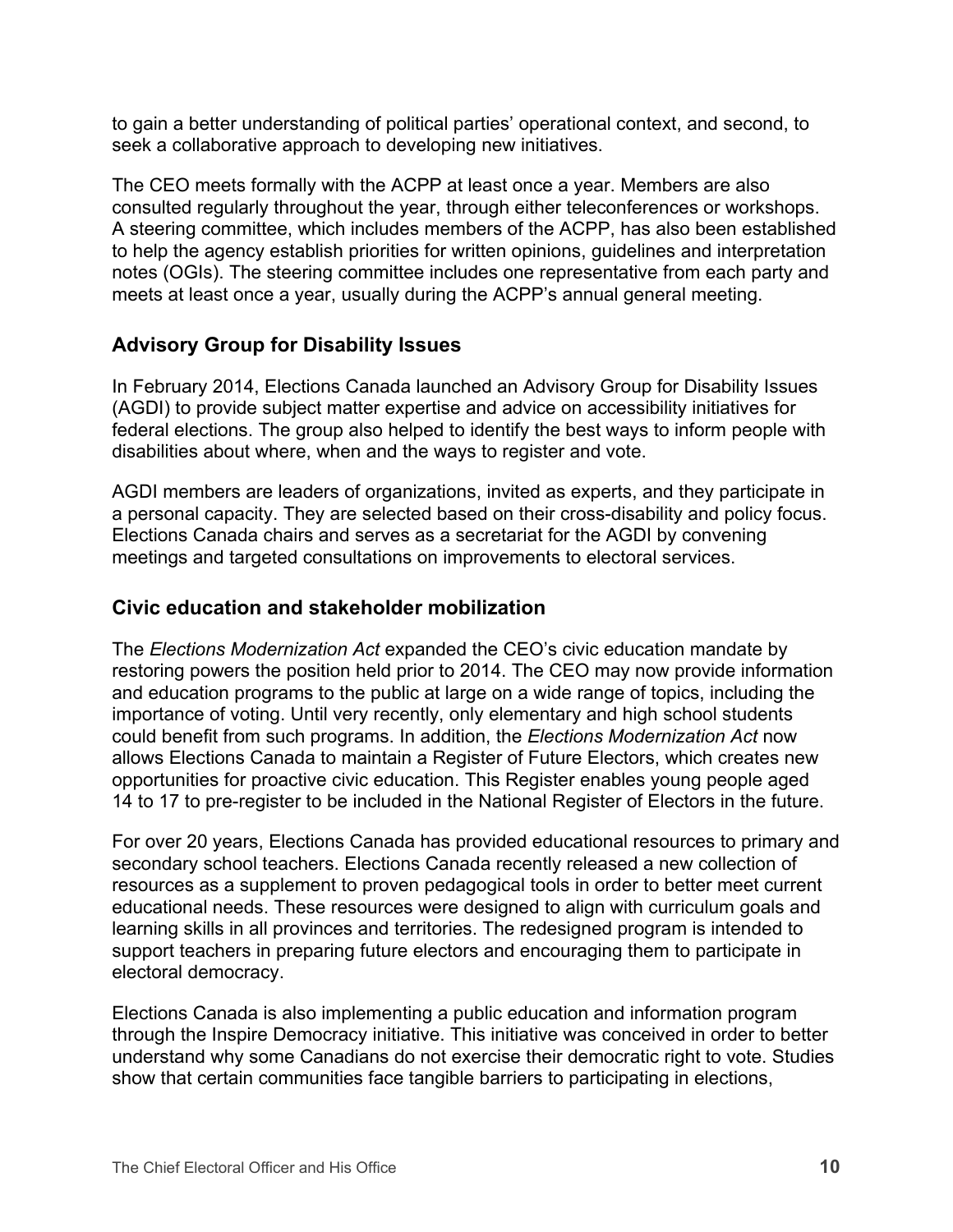whether registering, voting, working at a polling station or running for office in a federal election. The following groups face these barriers most often:

- First Nations, Inuit and Métis electors
- people with disabilities
- youth
- new Canadians.

The Inspire Democracy program aims to break down barriers by providing tools designed to spark a dialogue with leaders from these communities and the organizations that represent them.

#### **Relationships with electoral management bodies**

Elections Canada works in collaboration with its provincial, territorial and international counterparts to address and discuss a wide array of issues, including governance and accountability, legislative trends, best practices and voter services.

Elections Canada has been a member of the Secretariat for Electoral Coordination (SEC) since 2018, and the CEO is a permanent member of the SEC Steering Committee. The SEC's mandate is to facilitate collaboration among federal, provincial and territorial electoral management bodies (EMBs) by coordinating efforts and following up on collaboration opportunities. The SEC creates an ongoing capacity across differing electoral cycles and allows EMBs to tackle challenges by sharing long-term planning information and by supporting efforts to remove barriers to innovative collaboration.

The CEO also chairs the Advisory Committee of Electoral Partners (ACEP), which is composed of provincial and territorial CEOs. Elections Canada maintains data-sharing agreements with Canadian provinces and territories, which regularly provide information to update the National Register of Electors.

#### **International involvement**

In accordance with the CEA, Elections Canada has been cooperating with electoral agencies in other countries and international organizations for many years. The goal of its international engagement is to strengthen the independence, impartiality, integrity, transparency and professionalism of electoral management both abroad and in Canada to ensure the conduct of free, fair and inclusive election processes.

Elections Canada actively engages with other electoral management bodies and international electoral organizations to develop and share knowledge on effective electoral management. It strives to be a recognized source of information on electoral administration and improve its own practices by learning from others.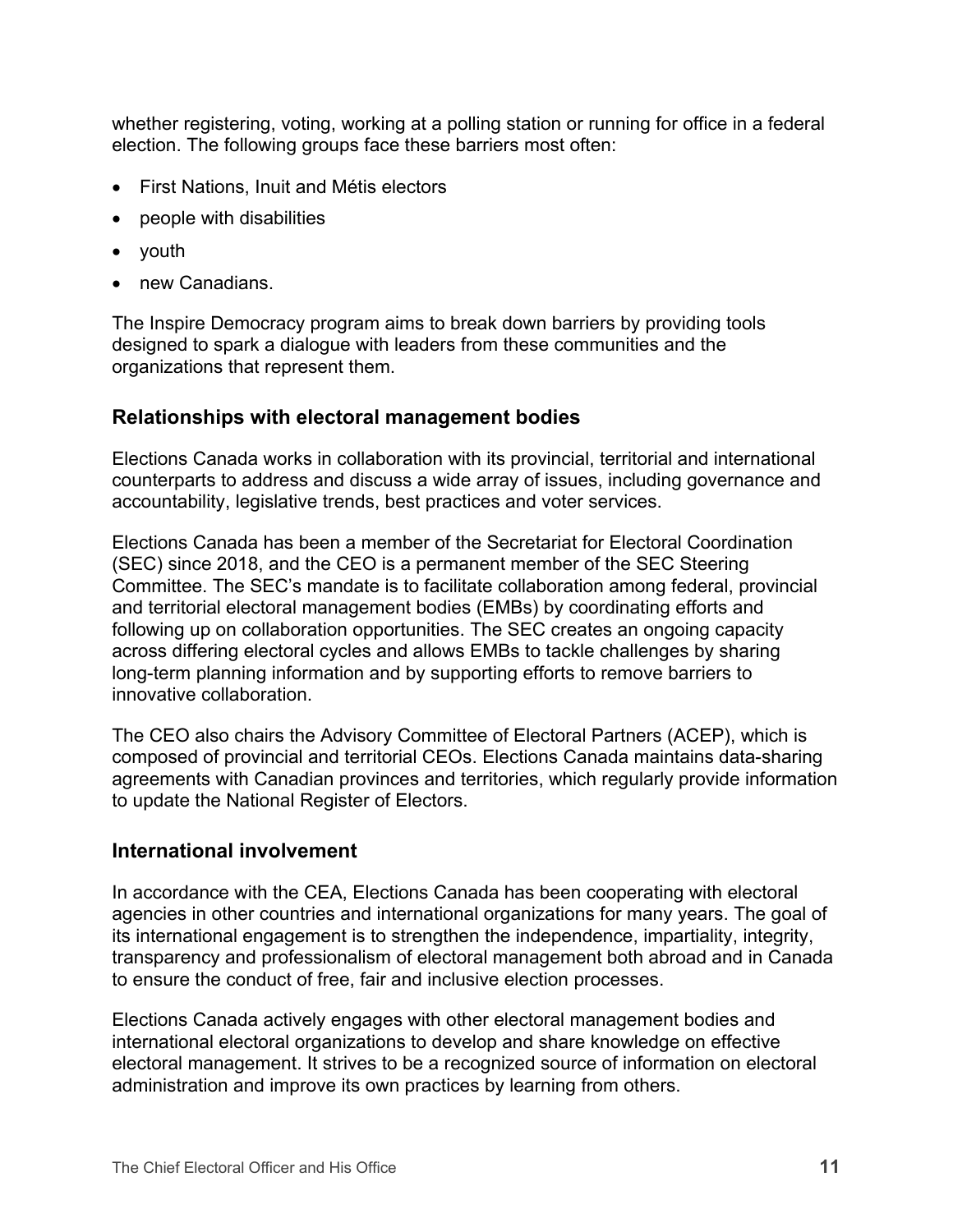# <span id="page-11-0"></span>**Delivering the Election**

Since May 2007, the CEA provides for a general election to be held on a fixed date: the third Monday of October in the fourth calendar year following the previous general election. As the last general election took place on September 20, 2021, the next fixed election date is October 20, 2025. That said, the CEA does not prevent a general election from being called on another date.

## <span id="page-11-1"></span>**Planning and Readiness**

A federal general election is a massive operation whose success rests on the timely mobilization and deployment of human, material and technological resources in diverse environments across Canada.

The planning process begins well before a general election—in fact, at the conclusion of the previous election. Elections Canada performs ongoing scans of its environment to assess changes in Canadian society and the agency's operating context. Using different types of research, and drawing on the experience of electors, poll workers and candidates, the agency can measure the success of its various initiatives and the progress it has made against its longer-term plans.

In the months following a general election, Elections Canada consults key stakeholders, such as political parties and groups of electors, to gather feedback that may help the agency establish its strategic direction for the next general election and recommend legislative improvements.

Specific improvement initiatives are then identified, made subject to formal business cases and, following a positive review, approved and funded.

As new initiatives are progressively integrated into the agency's election delivery programs, Elections Canada begins assembling the resources (people, supplies, equipment and information) required to prepare for and deliver a general election. This "ramp-up" process is referred to as election readiness. Election readiness involves such things as:

- conducting preparatory field work, including validating the new electoral maps (polling divisions), selecting polling stations and ensuring that the stations meet accessibility standards, and
- reviewing, reprinting and restocking election supplies and manuals for election workers.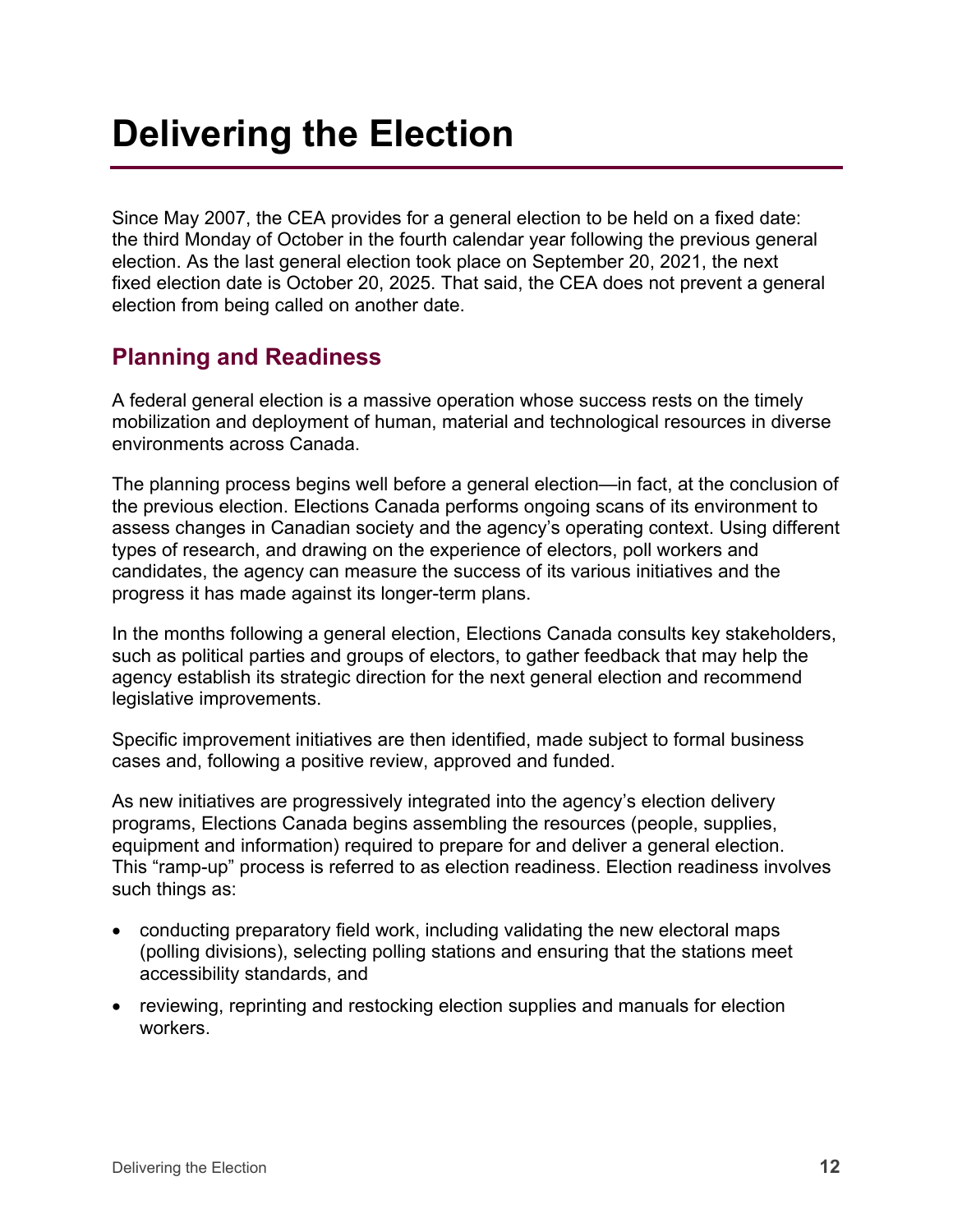## <span id="page-12-0"></span>**The Logistics of an Election**

During a general election, Elections Canada prepares and delivers a suite of services to electors and candidates for up to 18,000 polling stations across Canada. It also relies on a network of about 500 local offices (including satellite offices in large, sparsely populated districts) that operate during the election period.

In every electoral district, a returning officer is responsible for the local administration of the election. Elections Canada provides them with policies, procedures, operational data and technology. Returning officers rent offices, make arrangements for polling stations, hire and train staff—up to 30 in a typical office—and serve electors and candidates under the general direction and supervision of the CEO. By election day, each returning officer has recruited and trained an average of 700 election workers.

When returning officers select polling stations, they must carefully balance accessibility, proximity and familiarity to electors. In 2010, the Canadian Human Rights Tribunal ordered Elections Canada to cease renting facilities that were not barrier-free. In many parts of the country, this can be achieved only at the expense of proximity and familiarity.

#### **Voter registration services**

Since 1997, Elections Canada has maintained the National Register of Electors. This is a digital directory containing the name, address, gender and birthdate of Canadians who are eligible to vote; it is updated periodically through information-sharing agreements with various federal and provincial agencies and departments. The Register is used to create the preliminary lists of electors when an election writ is issued. Electors whose names are on the preliminary list of electors receive a voter information card (VIC), giving them the address of their polling station.

When an election is called, electors have several options for registering or updating their registration. Returning officers also update the lists of electors for their electoral district during the revision period. Targeted revision is conducted in specific areas, including high-mobility areas, new developments, areas with low demographic coverage, shelters and long-term care facilities. The agency's Online Voter Registration Service allows electors to check if they are registered, update existing address information or register for the first time using their driver's licence number. Or, they can register at any returning office or at their polling station.

#### **Voting services**

In Canada, votes are cast by paper ballot, completed by hand by the elector.

When designing services for electors, Elections Canada must account for the social, demographic and geographic diversity that returning officers face, and it must adapt its service delivery without compromising its compliance with the CEA.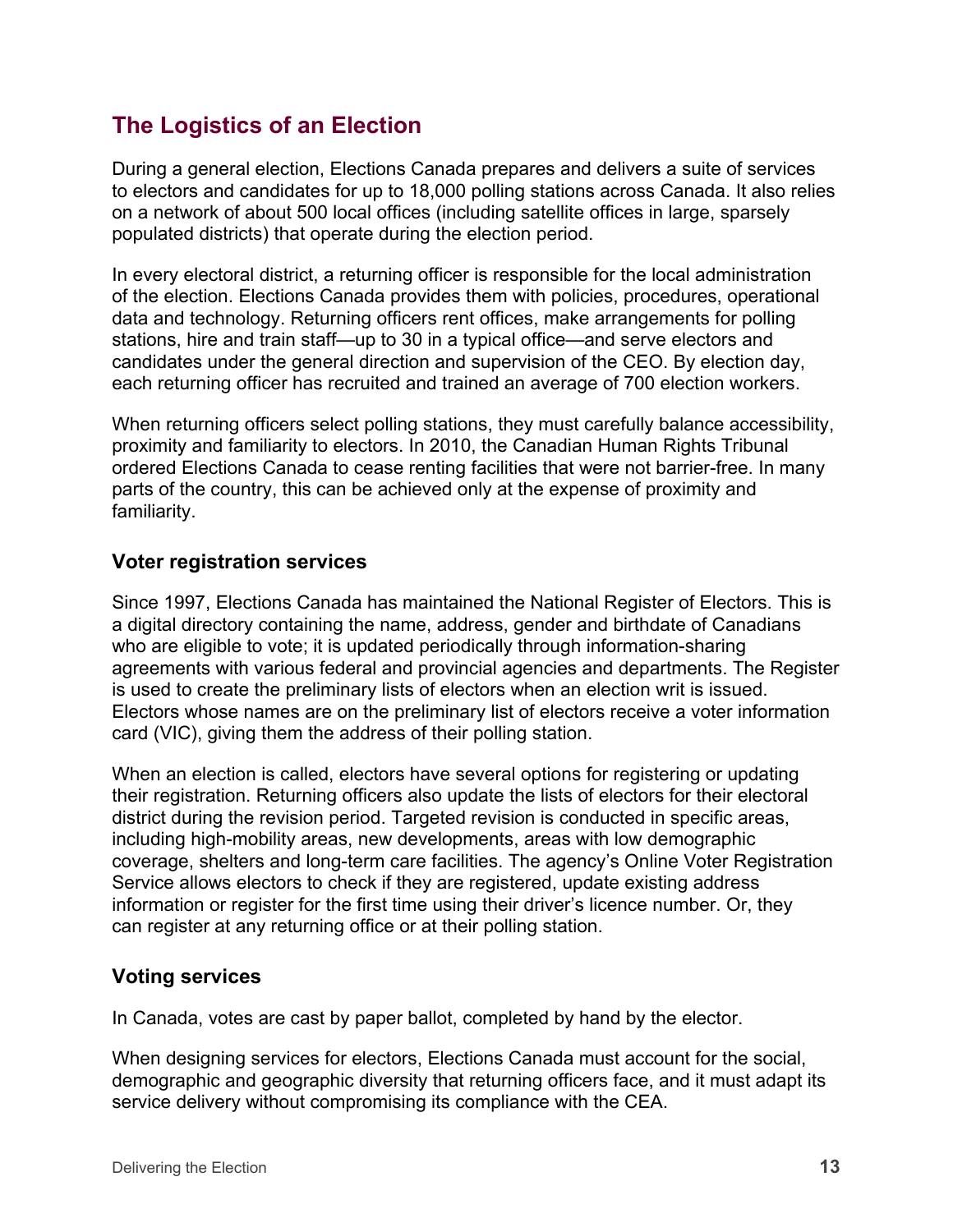Canadians can vote using three methods:

- 1. At a polling station on election day. An elector can vote only at the polling station set up for their polling division. In densely populated urban settings, many polling stations are usually grouped into a central location.
- 2. At an advance polling station on the second weekend before election day. (Some 4,840,300 electors chose this option in 2019, and 5,895,000 in 2021.) For advance voting purposes, polling divisions are grouped into advance voting districts. Each district has an advance polling station assigned to it. Once again, an elector can vote only at the advance polling station assigned to their polling division.
- 3. By special ballot during the election period, either in person at a local returning office or by mailing their ballot to Elections Canada. The CEA also has special provisions for Canadian Forces electors, electors who reside abroad and electors who are incarcerated to vote by special ballot. In total, approximately 1,068,000 electors voted by special ballot in the 2021 general election.

To remove barriers to voting, Elections Canada allows returning officers to open additional service points in locations where electors are unable to vote using traditional voting options or to increase accessibility. For example, additional service points may be set up for electors working in isolated areas, such as mining and oil field camps or lighthouses, or for electors who find themselves in exceptional circumstances, such as being displaced from their homes because of a severe weather event during an election. For the 2019 general election, Elections Canada set up special ballot voting kiosks in 115 post-secondary educational institutions across the country. The agency also accommodated electors observing Jewish holidays by setting up 27 special voting kiosks (open to all electors) for one to four days in 15 electoral districts.

The CEO appoints a Special Voting Rules Administrator (SVRA), who is responsible for the administration of special ballot voting services for electors who live abroad, serve in the Canadian Forces or are incarcerated, as well as for certain electors residing in Canada. The SVRA's office issues and receives special ballots during the election and coordinates with the Canadian Armed Forces, Global Affairs Canada and provincial and federal correctional departments. On election night, special ballots are counted and the results are sent to each returning officer to be added to the results from the polling stations.

#### **Voter Information Campaign**

To ensure that Canadians can exercise their democratic right to vote, Elections Canada conducts a Voter Information Campaign before and during federal elections to provide Canadians with all the information they need on where, when and the ways to register and vote.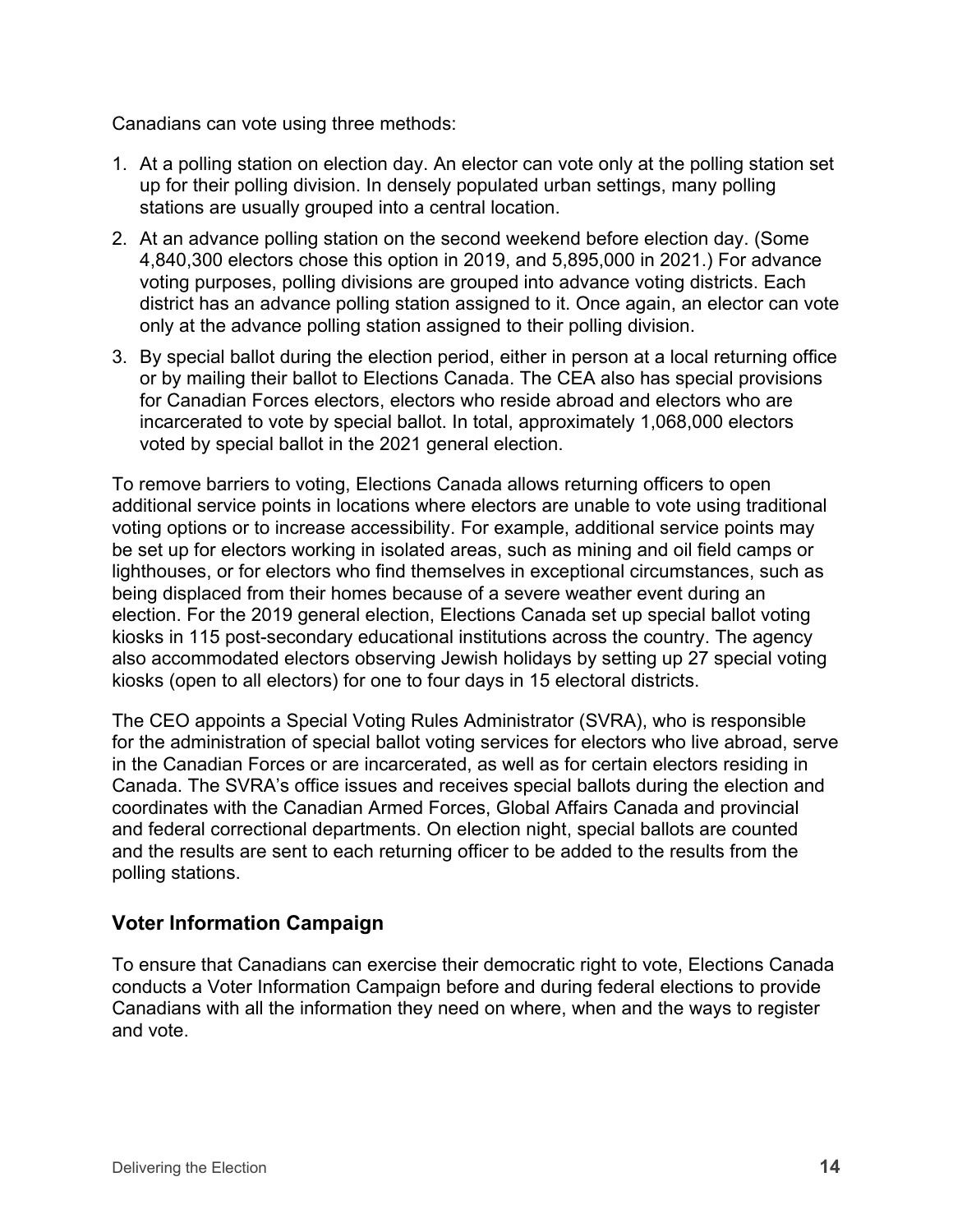The national campaign, delivered through a series of products that have a consistent look and feel and messages, primarily targets the general population and groups who face higher than average barriers to participating in elections: new voters (youth and new Canadian citizens), Indigenous electors and electors with disabilities.

Finally, since 2015, community relations officers (CROs) have been recruited during each general election. CROs work with local leaders to improve access to registration and voting for specific groups of electors, particularly youth, Indigenous electors, seniors in long-term care facilities, electors from ethnocultural communities and electors who are homeless. CROs educate electors about where, when and the ways to vote and inform them about the tools and services available to them. The program includes outreach activities in Métis communities and official language minority communities.

### **Reporting results**

Following the close of polls, the ballots are manually counted in the polling stations by an election officer assigned to the polling station in the presence of another election officer. This process is observed by the candidates or their representatives or, if none are present, at least two electors. On election night, preliminary results are published on the Elections Canada website and shared with a media consortium for live broadcast.

## <span id="page-14-0"></span>**Post-Election Activities**

### **Validation of the results**

The validation of the results is conducted by the returning officer, generally in the week following election day. The returning officer verifies the tabulation of the votes for each candidate and the totals recorded on the *Statement of the Vote* for each polling station.

The CEO has no authority to correct or otherwise alter results that have been validated by a returning officer. The only review mechanisms allowed for validated results are a judicial recount and a contested election application.

### **Judicial recounts**

A judicial recount is a new tabulation of the votes cast in an electoral district, presided over by a judge of a superior court of the province or territory. A judicial recount must take place if the leading candidates in an electoral district receive the same number of votes after the validation of the results or if they are separated by less than one onethousandth of the total votes cast. It can also be requested by any elector if there is evidence of an error in the original count. Judicial recounts deal solely with the counting and tabulation of votes.

Following the 2019 general election, judicial recounts were held in 3 of 338 electoral districts. All of them confirmed the initial results; none of them were automatic recounts.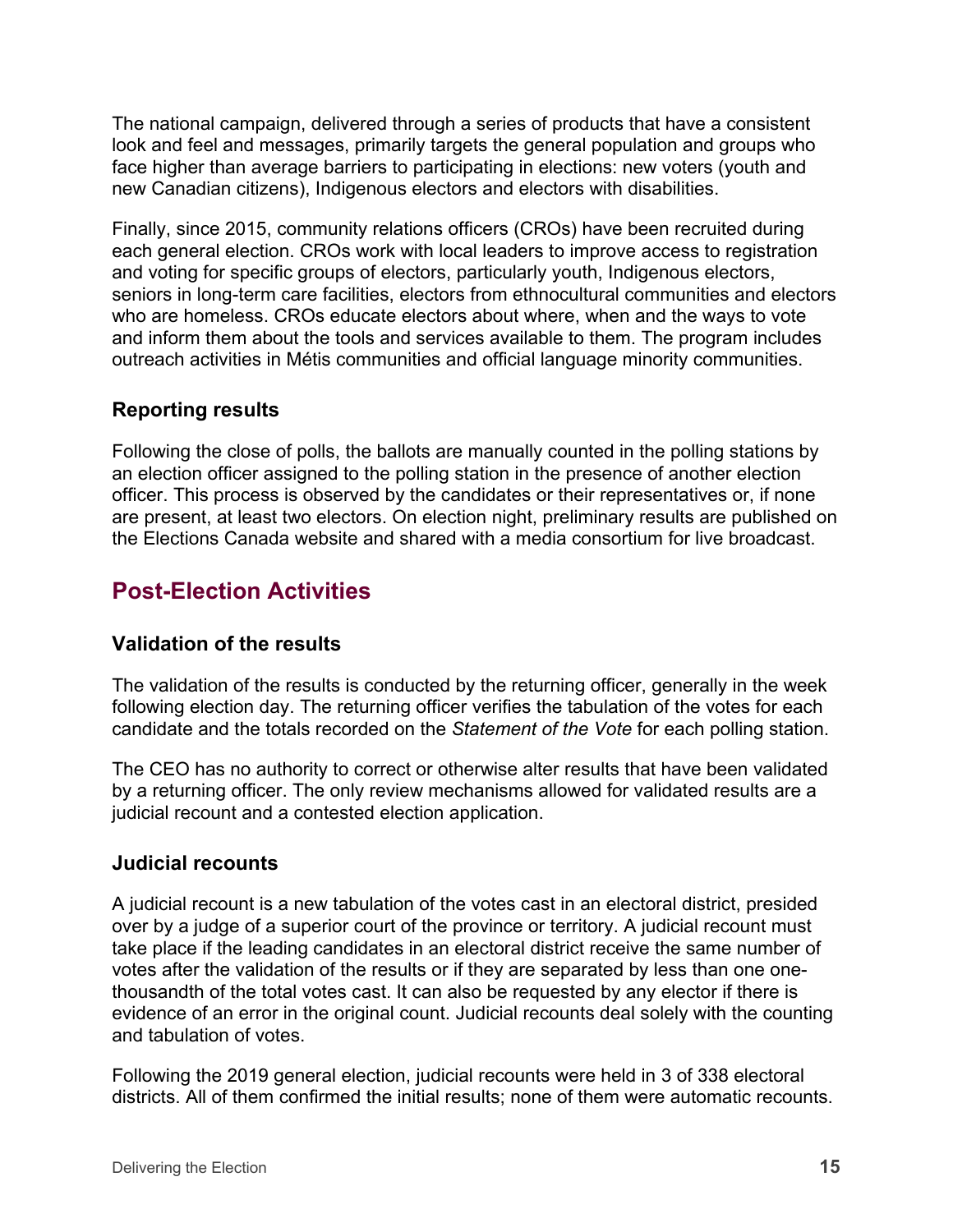### **Contested elections**

Concerns respecting the regularity of an election—other than matters that are handled through judicial recounts—are addressed through the contested election process. This includes concerns about fraud or irregularities in the electoral process. After a person is declared elected, any elector who was eligible to vote in an electoral district, or any candidate in that district, may bring an application for a contested election before a judge. In practice, legal contestations are quite rare. In a contested election proceeding, a judge is required to determine whether the person who won the election was eligible to be a candidate or whether there were any other irregularities, fraud or corrupt or illegal practices that affected the result of the election. The CEO, the Attorney General, the respective returning officer, the candidates in the election and the person bringing the application are all parties to a contested election proceeding. At the end of the court proceeding, the judge either dismisses the application or invalidates the result of the election. This decision can be appealed directly to the Supreme Court of Canada.

#### **Mandatory independent audit**

In 2014, the requirement was introduced for a mandatory independent audit to be carried out for each general election and by-election to report on whether election officers properly exercised their duties under the CEA.

### **Accounting for the election**

Under the CEA, the CEO must publish three reports to provide a comprehensive perspective on a general election.

- Report on the election results: The first in the series is a factual chronology of the election. It includes an explanation of the evolution of the federal electoral framework since the previous general election, the integration of amendments to the CEA into the preparations for the election and basic information on the election results.
- Retrospective report on the election: The second report presents a retrospective of the election. It includes an overview of the experiences of electors (including their experience with the voter identification requirements) and political entities. The report also includes observations about electoral administration challenges, electoral integrity and compliance at the polls. It is complemented by two annexes: the Overview of Public Opinion Research Studies and the Audit of Poll Workers' **Performance**
- Recommendations report: The third and final report presents the CEO's recommendations for improving Canada's electoral framework. This report is made under s. 535 of the CEA, which provides that, after a general election, the CEO shall set out any recommendations on amendments that are, in their view, desirable for the better administration of the CEA.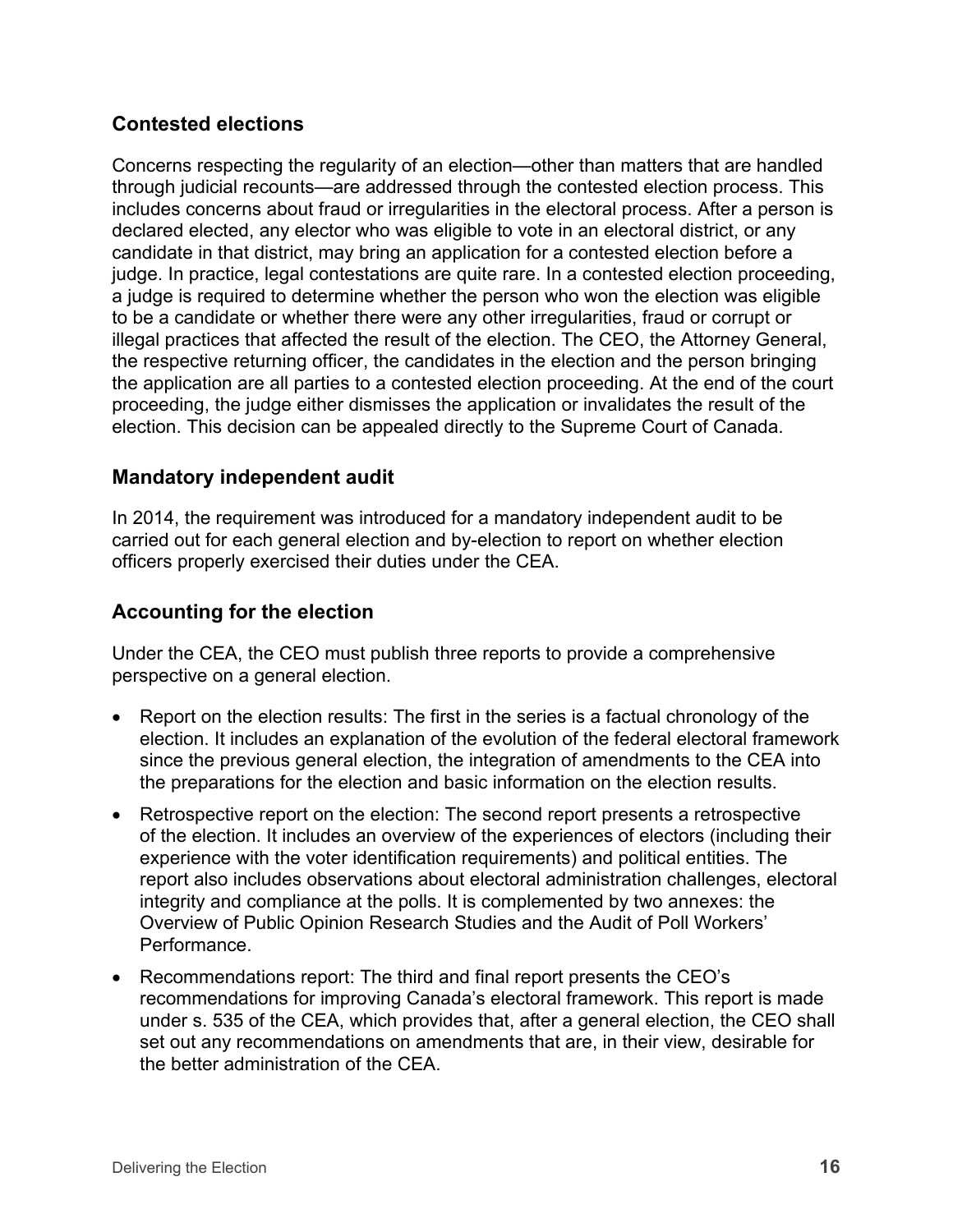# <span id="page-16-0"></span>**Regulating the Election**

Regulating the election involves five key components: the voting process, political financing, electoral communications, enforcement and electoral security.

## <span id="page-16-1"></span>**Regulating the Voting Process**

#### **Instructions, adaptations and training**

The recent amendments to the CEA relaxed certain elements of the highly prescriptive electoral administration model previously in place. The CEA now gives the CEO greater flexibility in administering the voting process, particularly in where and how electors are served.

The CEA's provisions regarding the administration of the voting process are supplemented or implemented, where necessary, through instructions issued by the CEO to returning officers and other election officers. These instructions provide detailed and comprehensive steps that must be followed, for example, with respect to updating the lists of electors (the revision process) and administering the vote by special ballot, both at advance polls and on election day.

In addition to this instruction power, the CEO has the ability to adapt aspects of the CEA during an election period or for 30 days afterwards. This ability enables electors to exercise their right to vote or enables the counting of votes if an emergency, unusual or unforeseen circumstance or error makes such an adaptation necessary.

Between election periods, Elections Canada implements training and infrastructure to ensure that returning officers are prepared when an election is called. The task is challenging and has become more so in recent years as new legislative provisions have added responsibilities and complexity to the jobs of election officers (notably, the voter identification requirements added in 2007).

### **Voter identification**

In order to vote at an advance polling station, on election day or at an Elections Canada office in federal elections and by-elections, electors must prove their identity and address in one of three ways. Under the first option, electors can show one piece of identification issued by a Canadian government (federal, provincial or municipal) or one of its agencies bearing their photo, name and address. Under the second option, electors can show two pieces of ID from the list of identification authorized by the CEO; both pieces must include their name, and at least one must include their current address. Lastly, if the elector is unable to establish their identity and address using one of the first two options, they may do so by making a solemn declaration and being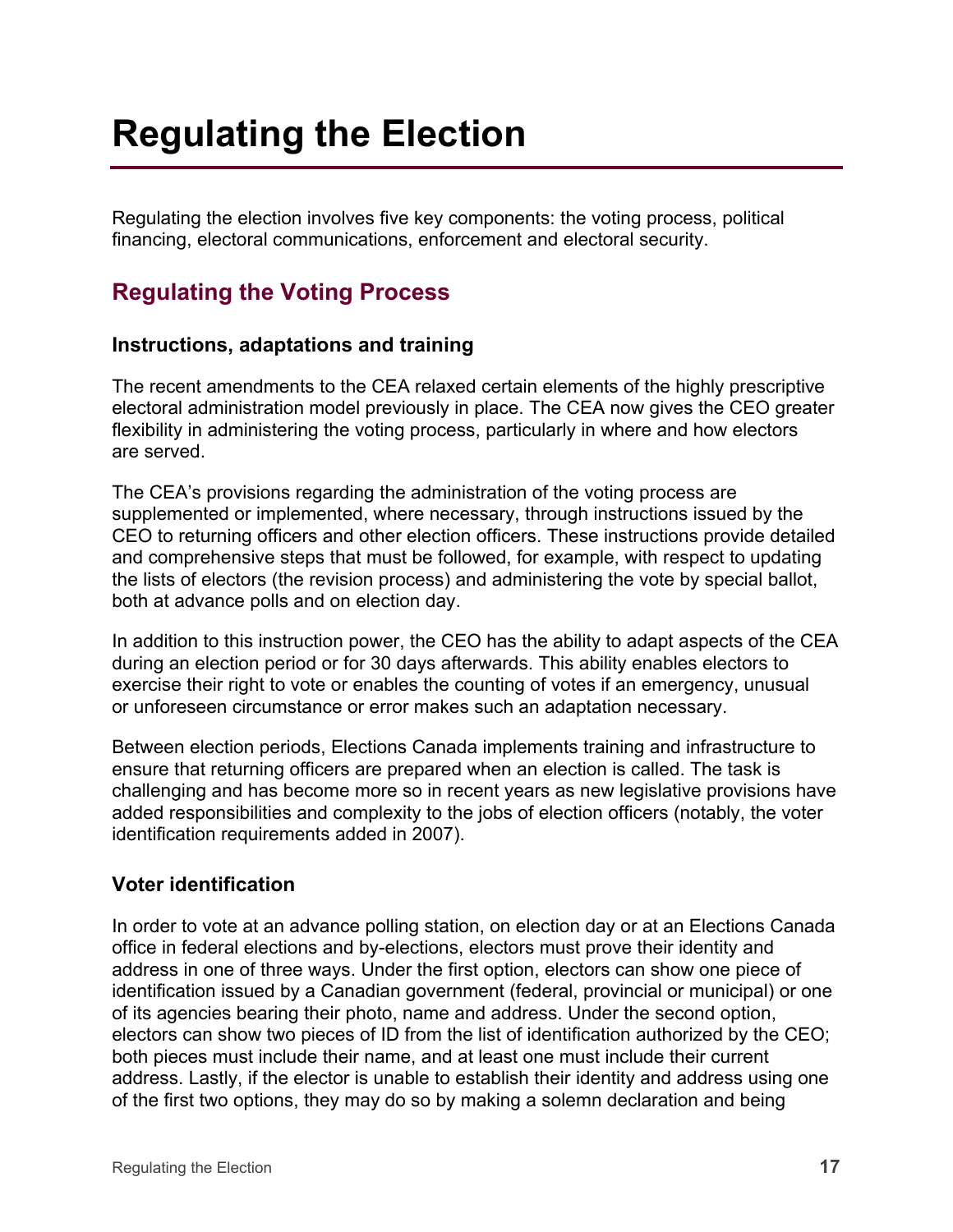accompanied by another elector whose name is on the list of electors at the same polling station. The accompanying elector, called a voucher, must provide proof of identity and address and also make a solemn declaration.

### **Electoral integrity**

An election has integrity when it is carried out in a way that respects the law and procedures, includes an enforcement regime that imposes penalties for intentionally breaking the law, and respects the principles of electoral democracy. The principles that are essential to electoral integrity are accessibility, reliability, fairness, security, transparency and independence.

Elections Canada's Electoral Integrity Program helps the agency detect and respond to incidents that may compromise the integrity of the electoral process and Canadians' ability to register and vote. It is based on best practices of integrated risk management.

The program consists of monitoring the external environment, developing policy guidance and conducting research and analysis to identify threats to the integrity of the electoral process, such as:

- irregularities observed in the work of poll workers
- incorrect instructions given to electors
- misinformation and disinformation about the electoral process, and
- events disrupting the operation of polling stations.

Staff monitor operational systems and the external environment to detect any anomalies and incidents that occur during a general election. If a potential problem is detected, they plan and organize Elections Canada's intervention. Program staff are also in charge of referring potential offences to the Commissioner of Canada Elections.

## <span id="page-17-0"></span>**Political Financing**

The political financing regime in the CEA is built around three core values: fairness, transparency and preventing the undue influence of money. These core values are primarily supported by the following measures:

- annual limits on contributions from eligible individuals (\$1,650 for 2021) and a complete ban on corporate and union contributions (registered third parties are not subject to contribution limits and ban)
- public funding in the form of tax credits for contributions and partial reimbursement of election expenses, and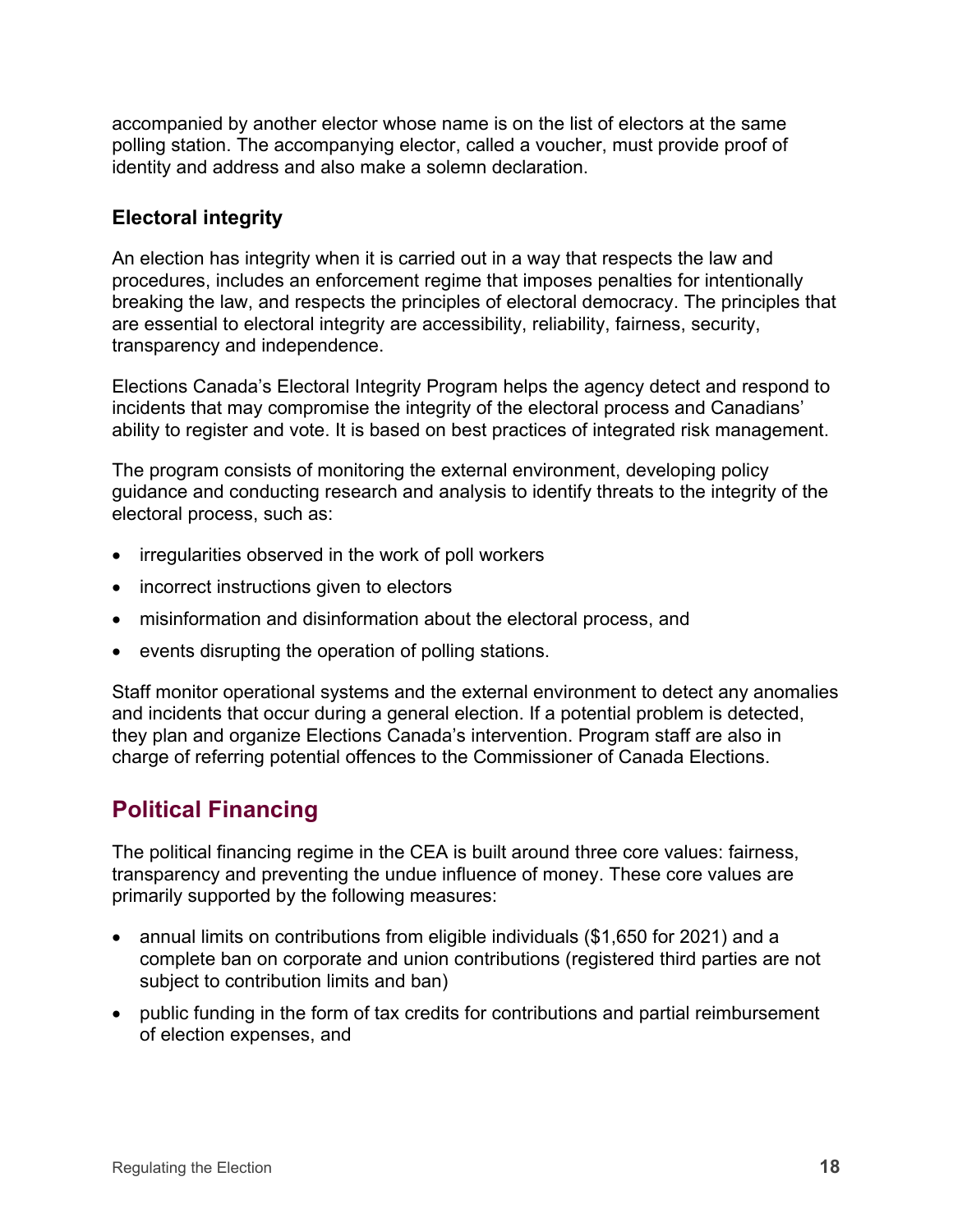• financial reporting requirements, which include the annual reports of political parties and electoral district associations; the event-based reports that must be submitted by political parties, candidates, third parties (i.e. individuals or groups other than registered parties, candidates and registered electoral district associations), nomination contestants and leadership contestants, including an audit by an external auditor if the entity meets the statutory threshold.

The *Elections Modernization Act* modified several aspects of the CEA's political financing regime. Among the most significant changes is a pre-election period beginning on June 30 in the year of a fixed-date general election and finishing on the day before the start of the election period. Spending limits apply to partisan advertising conducted during this period by political parties as well as all partisan activities, partisan advertising and election surveys ("regulated activities") conducted during this period. Third parties that meet the thresholds will be subject to interim reporting requirements. The Act also introduced a complete ban on the use of foreign funds by third parties and a prohibition for foreign third parties to incur expenses for regulated activities during the pre-election and election periods.

#### **Spending limits and reimbursement of expenses**

In order to facilitate the level playing field, the CEA imposes limits on election expenses for parties and candidates. The limits apply to the total of all election expenses, whether paid, unpaid or accepted as non-monetary contributions or transfers. The limits, which are calculated differently for political parties and candidates, are based on the number of names on the lists of electors for each electoral district. Prior to the coming into force of the *Elections Modernization Act*, these spending limits varied depending on the length of the election period. This is no longer the case. Third parties are also subject to spending limits on expenses related to regulated activities during the pre-election and election periods.

Registered political parties that receive 2 percent of the overall vote, or 5 percent of the vote in electoral districts where they endorsed candidates, are eligible for partial reimbursement of their paid election expenses. Candidates must be elected or receive 10 percent of the vote to be eligible for reimbursement. In both cases, reimbursement is conditional on having met reporting obligations. Third parties are not entitled to any reimbursement.

#### **Increasing complexity**

The current regime is largely the result of successive reforms in 1974, 2000, 2003, 2006, 2014 and 2018. While these reforms have established a comprehensive political financing regime, the complexity of the rules presents a significant challenge for participants in the process and for the consistency of their application. For example: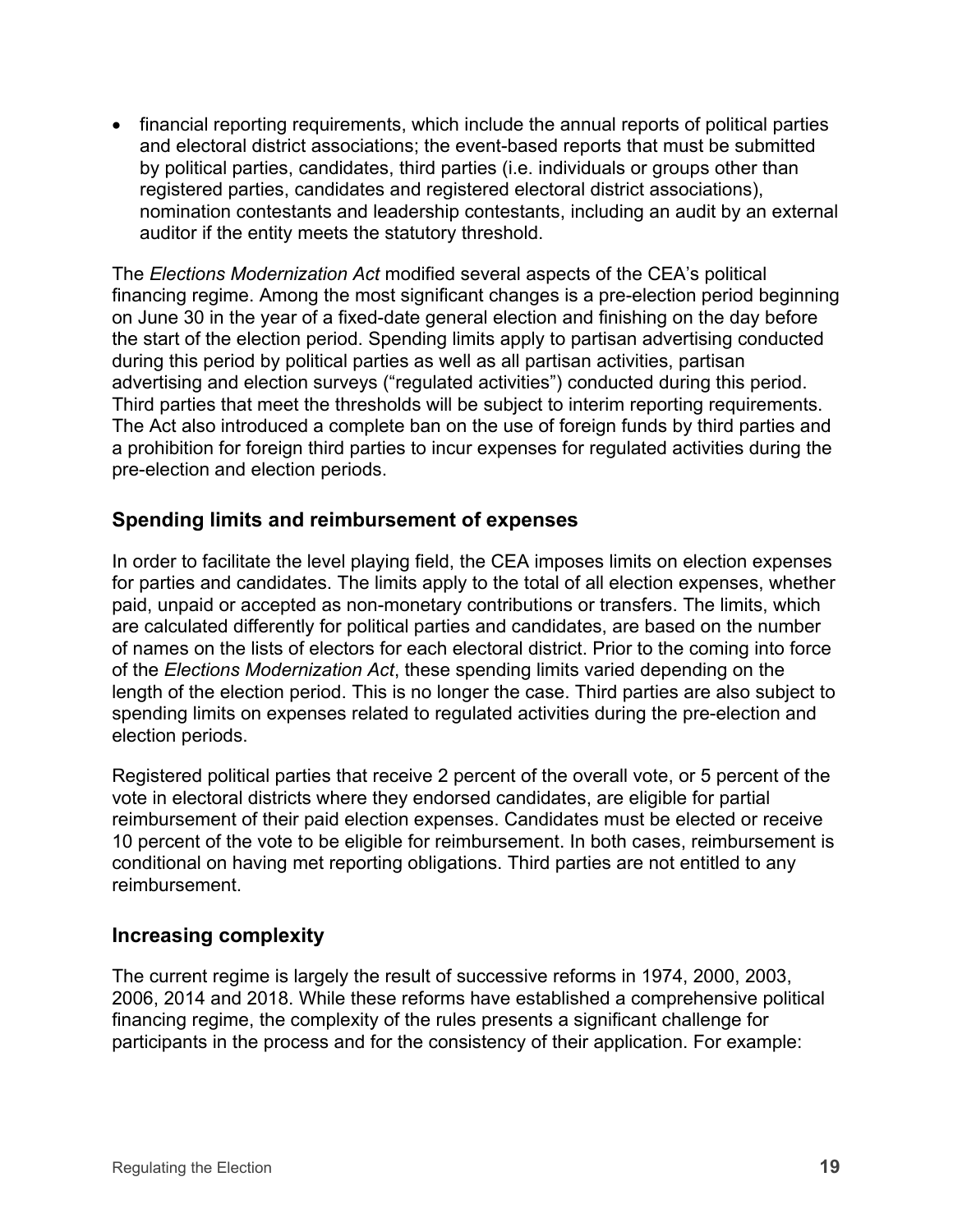- Because annual contribution limits are set for contributions and loans to various entities, political participants may be forced to reimburse contributions that they believed to be legal because there is no realistic way of knowing whether their contributors have already given to others.
- Distinctions between various categories of expenses (electoral campaign expenses, election expenses, personal expenses) are difficult to understand, yet are critical to the regime. For example, during an election period, only election expenses are subject to spending limits applied to parties and candidates.
- New requirements for political parties and third parties during the pre-election period are distinct from the requirements that apply during the election period. This may cause some confusion for those regulated by the regime. For example, the respective spending limits for each of these periods do not apply to precisely the same types of expenses.

### **Role of the official agent**

The political financing regime for candidates is built around the role and responsibilities of the official agent, who is responsible for managing a candidate's financial transactions during an election campaign. Because official agents are largely unknown to Elections Canada before the election, it is difficult to train them in advance. While the agency produces manuals and web tutorials, the official agents learn the rules as they go along. They have access to the Political Entities Support Network to ask questions directly to Elections Canada's auditors. Many will only act once as an official agent.

### **Supporting financial compliance**

Elections Canada strives to help political entities comply with the rules. This includes producing and updating training material, answering questions from political entities during and after the election and helping ensure that their financial reports are complete and accurate. Elections Canada's aims to complete the review of candidates' returns within a 12-month period following the filing deadline.

### **Written opinions, guidelines and interpretation notes**

Since 2014, the CEA has included the requirement to issue written opinions, guidelines and interpretation notes (OGIs) on the application of the Act to registered parties, electoral district associations, candidates, nomination contestants and leadership contestants. OGIs may be issued following consultations with all registered parties and the Commissioner of Canada Elections. Elections Canada must respond to all OGI requests from political parties.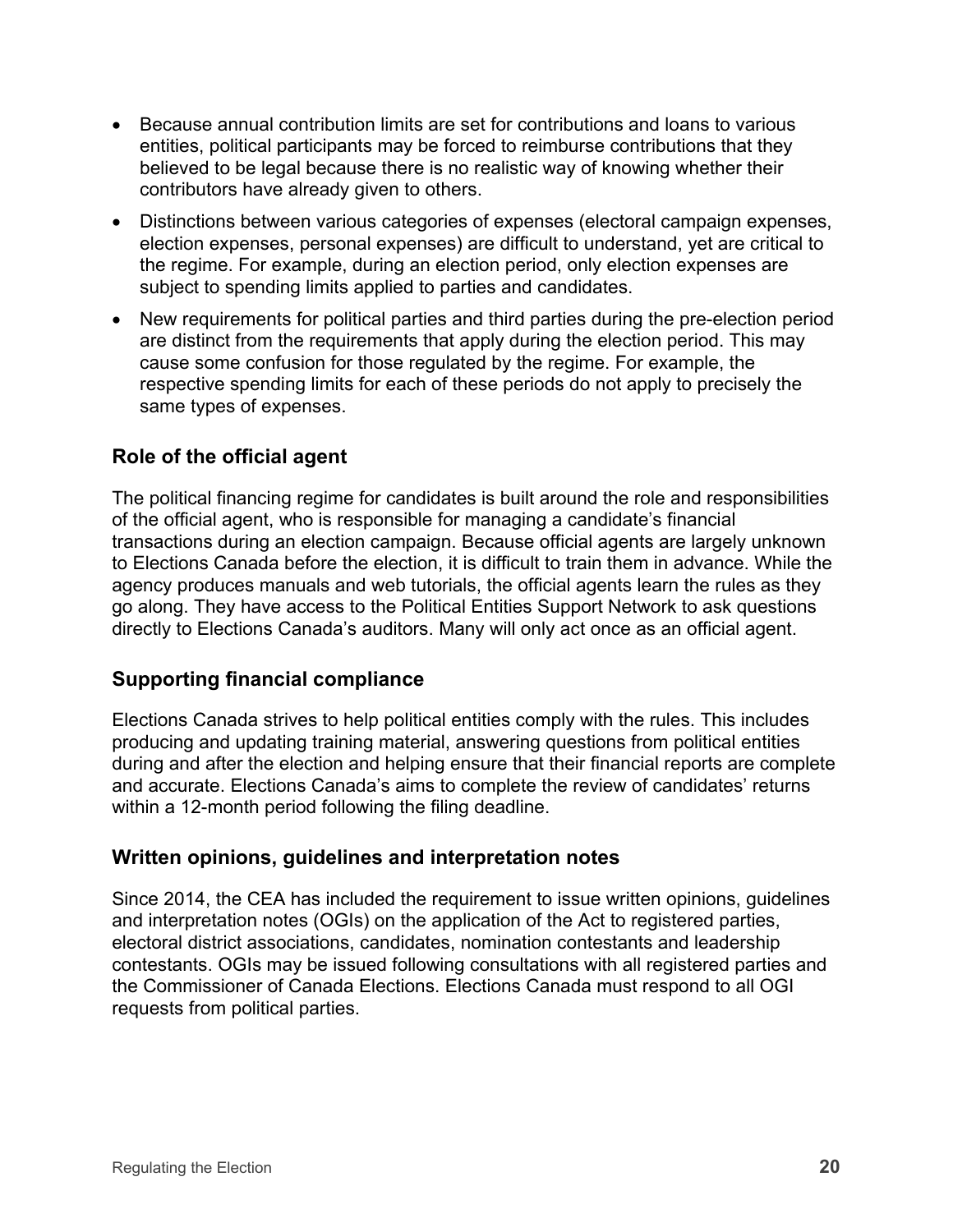OGIs fall into two categories: (1) written opinions and (2) guidelines and interpretation notes. Written opinions are issued only at the request of a political party (through its chief agent) and concern the application of a provision of the CEA to a specific activity or practice that a political entity proposes to engage in. Written opinions are binding on the CEO and the Commissioner and have precedential value.

Guidelines and interpretation notes are for information only and can be issued either on Elections Canada's initiative or at the request of a political party. Guidelines and interpretation notes address the application of the CEA (often of specific provisions) and are developed to provide a general explanation of Elections Canada's treatment of a certain type of activity under the CEA. Guidelines and interpretation notes are not binding.

## <span id="page-20-0"></span>**Electoral Communications**

Certain components of electoral communications are regulated under the CEA, such as broadcasting time for political parties, online advertisement by digital platforms, the use and provision of voter contact calling services and the use of voter information by political parties and candidates.

### **Broadcasting Arbitrator**

Canadian broadcasters, licensed by the CRTC, have a legal obligation to make broadcasting time available for purchase by registered and eligible political parties during a general election. The CEA provides for the appointment of a Broadcasting Arbitrator who allocates broadcasting time to parties under the Act, issues guidelines concerning the obligations of broadcasters during a general election, and arbitrates disputes between political parties and broadcasters concerning the application of the Act. Y. Monica Song has been the Broadcasting Arbitrator since July 2020.

### **Social media advertisement registry**

Under new rules introduced by the *Elections Modernization Act*, digital platforms are required to maintain a registry of partisan and election advertising published during the pre-election and election periods. The registry must include a copy of the advertising message and the name of the person who authorized it. This complements the obligation of political parties and third parties to identify themselves on their partisan and election advertising during these periods (tagline).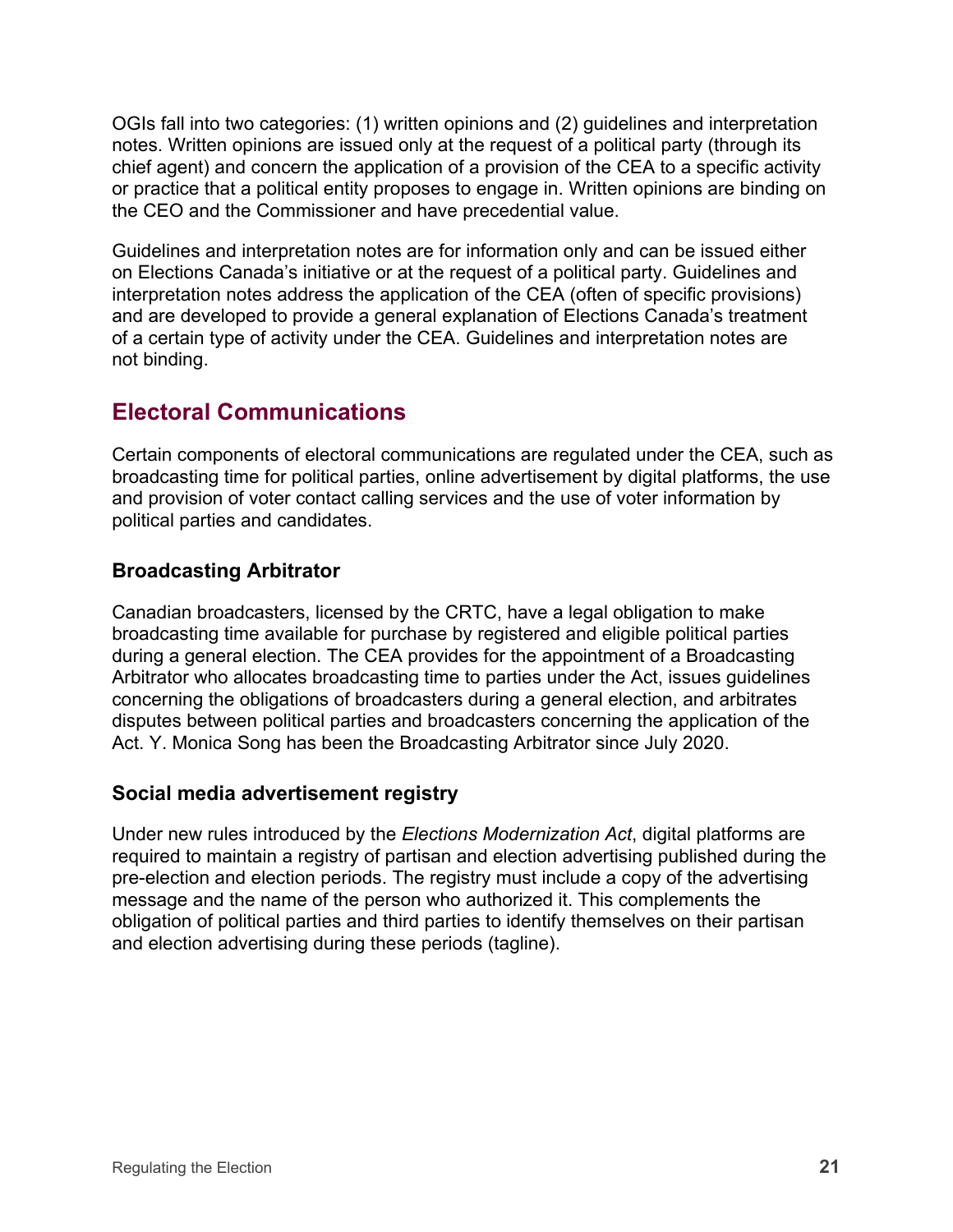#### **Voter contact calling services**

During the election period, political parties, candidates and third parties must follow certain rules if they use voter contact calling services. These are services involving the making of calls during an election period for any purpose related to an election, including:

- promoting or opposing a registered party, its leader, a candidate or a nomination contestant or any position on an issue with which such a party or person is associated
- encouraging electors to vote or to refrain from voting
- providing information about the election, including information about voting hours and the location of polling stations
- gathering information about how electors voted in past elections or will vote in the election or their views on a registered party, its leader, a candidate or a nomination contestant or any issue with which such a party or person is associated, and
- raising funds for a registered party, a registered association, a candidate or a nomination contestant.

If a script is used for the telephone calls, the political party, candidate or third party must keep, for one year after the end of the election period:

- a copy of each unique script used
- a record of every date on which the script was used, and
- a list of every telephone number called.

The rules are administered and enforced by the CRTC. The Commissioner of Canada Elections is responsible for enforcing the requirement to keep a copy of the scripts and recorded messages.

### **Elector information and privacy**

The CEA states that Elections Canada must provide lists of electors to members of Parliament, registered and eligible political parties, and candidates. These lists of electors contain the names, addresses and unique identifier numbers of electors. Political parties often supplement the basic information they get from the lists with information about electors from other sources.

Elections Canada provides political parties, members of Parliament and candidates with the *Guidelines for Use of the Lists of Electors*. The guidelines explain how recipients are allowed to use the lists and remind them of the importance of safeguarding confidential information at all times.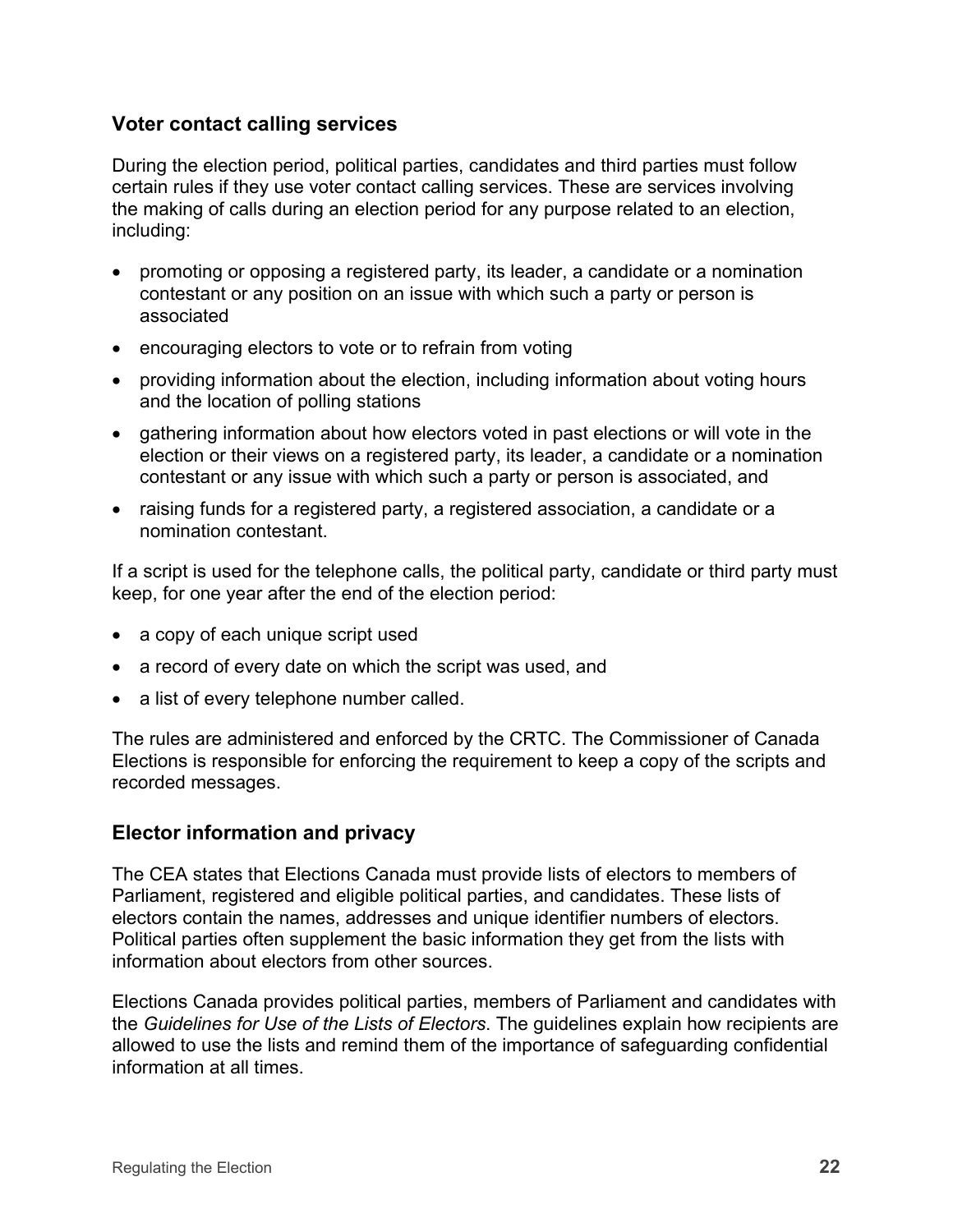Recent changes introduced by the *Elections Modernization Act* required that all parties applying to register with Elections Canada publish a policy on the protection of personal information on the party's website and provide a copy to Elections Canada as part of their application. Within three months of the coming into force of these new provisions, parties already registered and those in the process of registering were required to publish a policy on their website.

The federal *Privacy Act* and the *Personal Information Protection and Electronic Documents Act* (PIPEDA) do not apply to political parties. British Columbia, through the province's *Personal Information Protection Act*, is the only Canadian jurisdiction that requires political parties to protect personal information. Elections Canada as a federal institution is subject to the *Privacy Act*.

## <span id="page-22-0"></span>**Election Security**

The federal election process is protected by many legal, procedural and technological safeguards that are designed to ensure its security and integrity.

On the legislative front, the *Elections Modernization Act* introduced measures to confront new threats to the federal election process posed by foreign influence and disinformation. The owners or operators of certain frequently visited online platforms that sell advertising space to political entities or third parties subject to the CEA must now maintain a register of partisan advertising and election advertising messages published on the platform. The law also clarifies offences related to impersonation through the publication of material by a party falsely claiming to be a candidate, a political party, the CEO or a returning officer with the intent of deceiving the public. In addition, the law stipulates an offence related to the unauthorized use of a computer with the intent of influencing the results of an election, forbids third parties from using funds originating from foreign entities to finance regulated activities, and forbids any person or entity from selling advertising space to foreign entities for the purposes of publishing election advertising messages.

There is no one simple solution that eliminates cyber and information threats to democracy while maintaining freedom of expression. These threats are complex, reaching beyond our borders and the realm of election management.

In the current environment, delivering a secure election requires collaboration among many players. Federal agencies, political actors, media, digital platforms, civil society and individual Canadians must all play a role.

Elections Canada coordinates with other federal organizations that contribute to election security, including:

- the Commissioner of Canada Elections, whose office is charged with enforcing the CEA and investigating complaints about possible offences under the Act
- the Communications Security Establishment (CSE);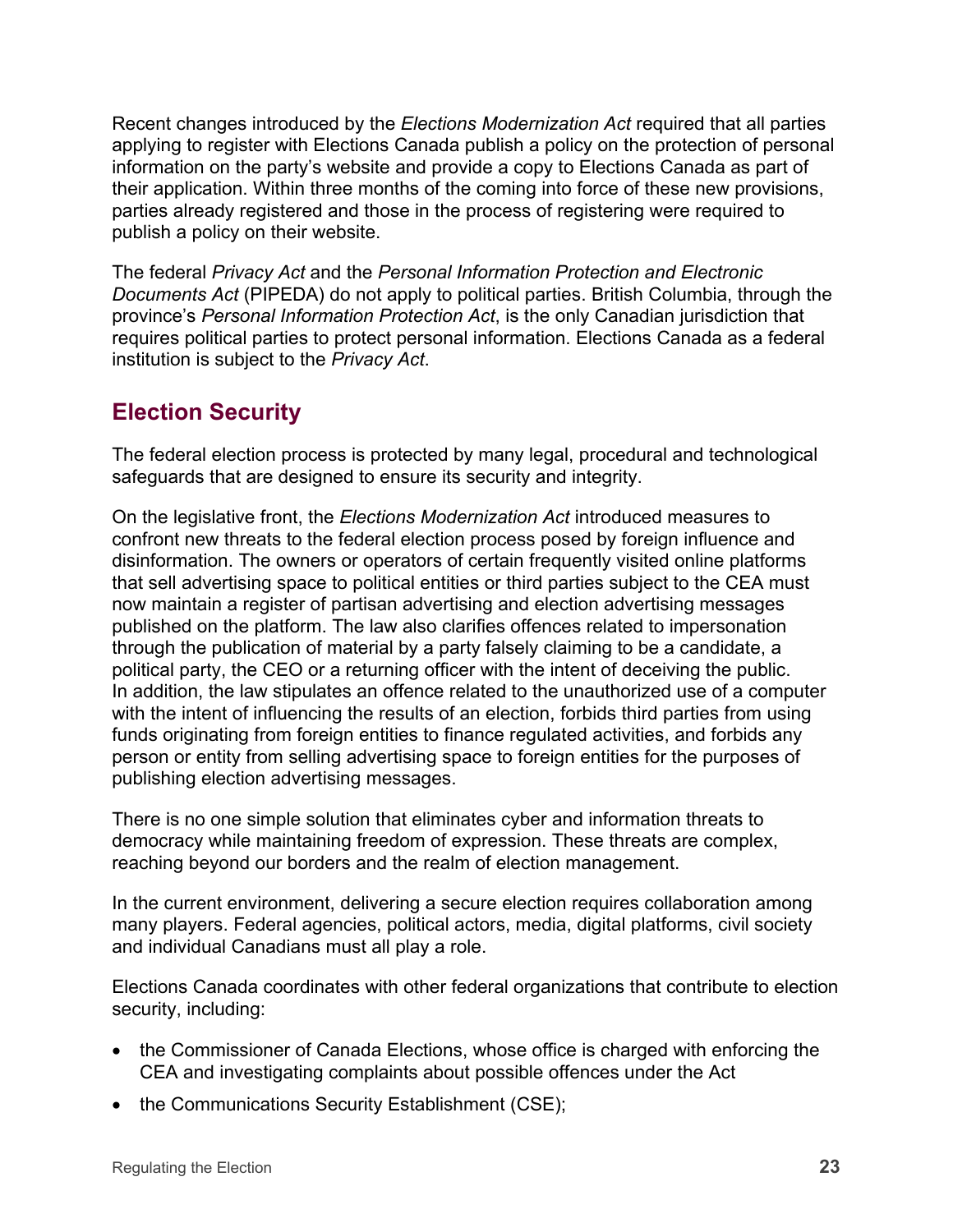- the Canadian Centre for Cyber Security (CCCS)
- the Canadian Security Intelligence Service (CSIS)
- the Royal Canadian Mounted Police (RCMP)
- Public Safety Canada
- Global Affairs Canada, and
- the National Security and Intelligence Advisor to the Prime Minister.

Elections Canada meets regularly with these agencies to share information; discuss roles, responsibilities and protocols under potential scenarios; and plan communications.

With the support of national security agencies, Elections Canada can focus on its top priority: administering the election and making sure Canadians can exercise their democratic rights to register, vote and be a candidate.